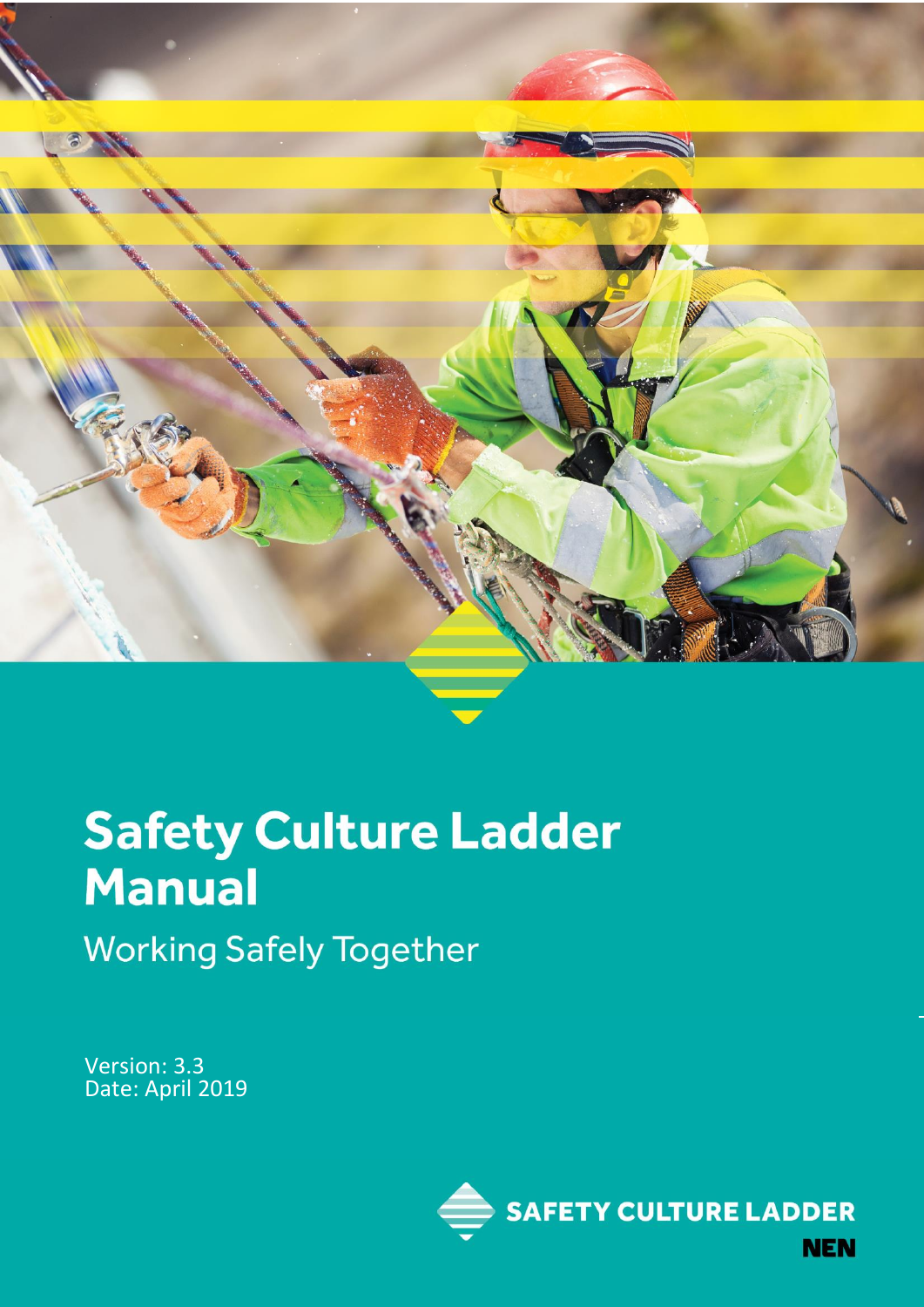

# **Safety Culture Ladder Manual**

**Working Safely Together**

 $\bar{z}$ 

Version: 3.3 Date: March 2019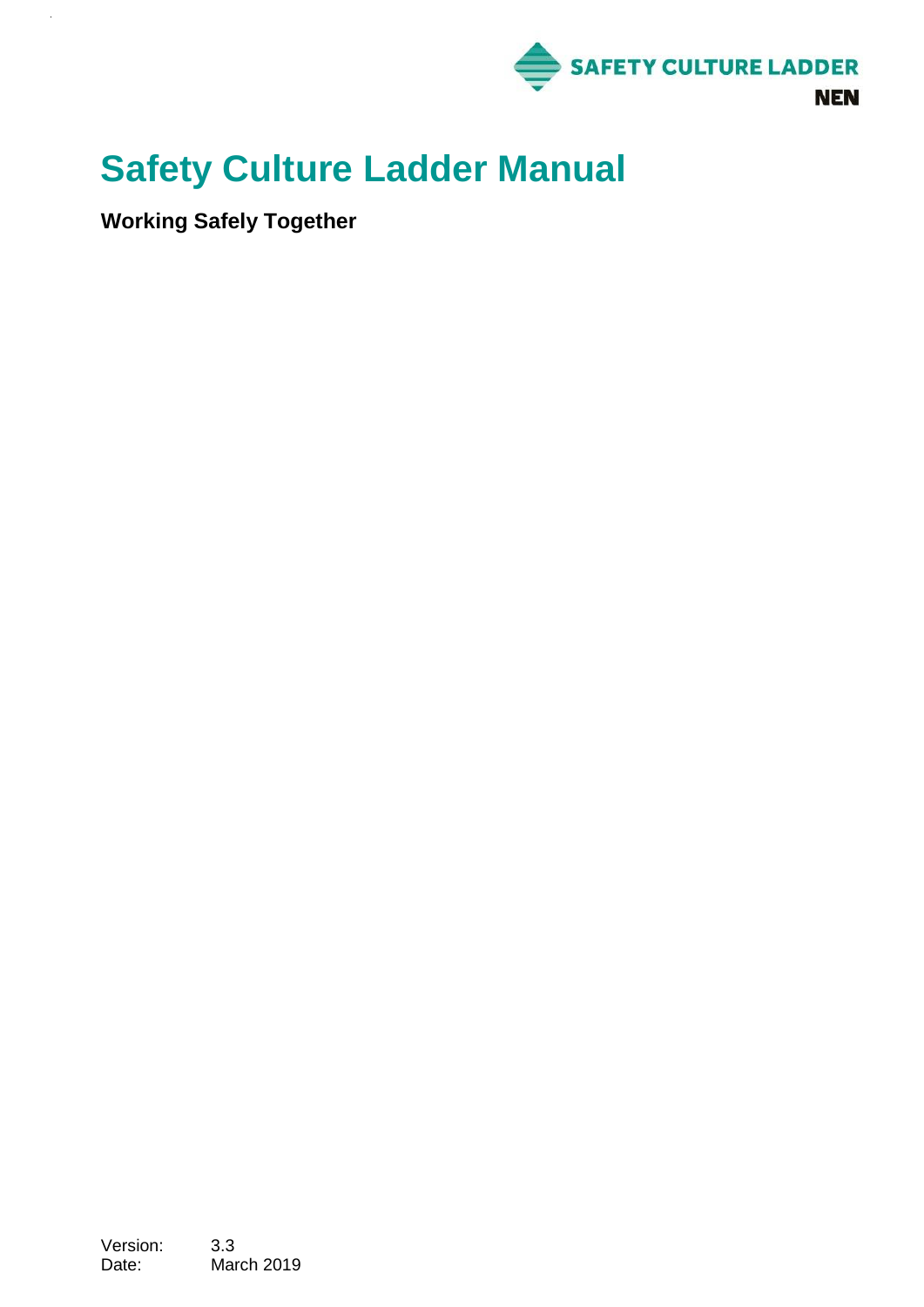

# **Introduction**

The Safety Culture Ladder Manual is the framework document for Safety Culture Ladder certification. It includes all the required formal information on the certification processes. The framework provides clarification and objectives, methods, requirements and definitions.

From Step 2, a definition is provided of what a company must comply with (the requirement), what the accompanying criteria are (the standard), how these criteria are valued (the scores) and what the independent auditors should pay attention to (the auditor guideline). Step 2 is also the minimum step for a ladder audit. If following an audit, a company does not achieve Step 2, it will 'automatically' receive Step 1.

A Safety Culture Ladder audit is always performed by 2 auditors in order to ensure a well-balanced and objective opinion. These 2 auditors need not necessarily be from the same certification authority.

The Safety Culture Ladder is owned and managed by NEN. The Manual and the Certification Scheme are published on the website [www.safetycultureladder.org](http://www.safetycultureladder.org/) and can be downloaded free of charge.

### List of Changes

Safety Culture Ladder Manual version 3.3 replaces all previous versions per date of publication. All changes that are made between Safety Culture Ladder Manual version 3.1 and Safety Culture Ladder Manual version 3.3 are mentioned in the overview below.

| Paragraph | Change                                              | Decision |
|-----------|-----------------------------------------------------|----------|
| Annex A   | Addition CoE Decision 2017-05 Use of                | 2017-05  |
| Annex B   | name and logo Safety Culture Ladder,                |          |
|           | new Annexes A and B                                 |          |
| 5.2 Annex | Addition of Annex C based on                        | 2018-09  |
| C         | decision 2018-09 qualification                      |          |
|           | requirements auditors and reference                 |          |
|           | included in 5.2                                     |          |
| 5,4       | Changes implemented based on                        | 2018-11  |
|           | decision 2018-11 for companies with                 |          |
|           | less than 66 employees:                             |          |
|           | Certification of man-day table as<br>amended in 5.4 |          |
|           |                                                     |          |
|           | Subparagraph Small<br>$\bullet$                     |          |
|           | organizations added under 5.4 for                   |          |
|           | organizations up to 65 employees.                   |          |
| 5.5       | New paragraph 5.5 added based on                    | 2018-13  |
|           | CoE decision 2018-13 Unannounced                    |          |
|           | work visits audits on the Safety                    |          |
|           | <b>Culture Ladder</b>                               |          |

This document also contains a number of changes that do not affect the content of the document. This includes, for example, editorial changes or changes such as the reference to ISO 45001 replacing OHSAS 18001.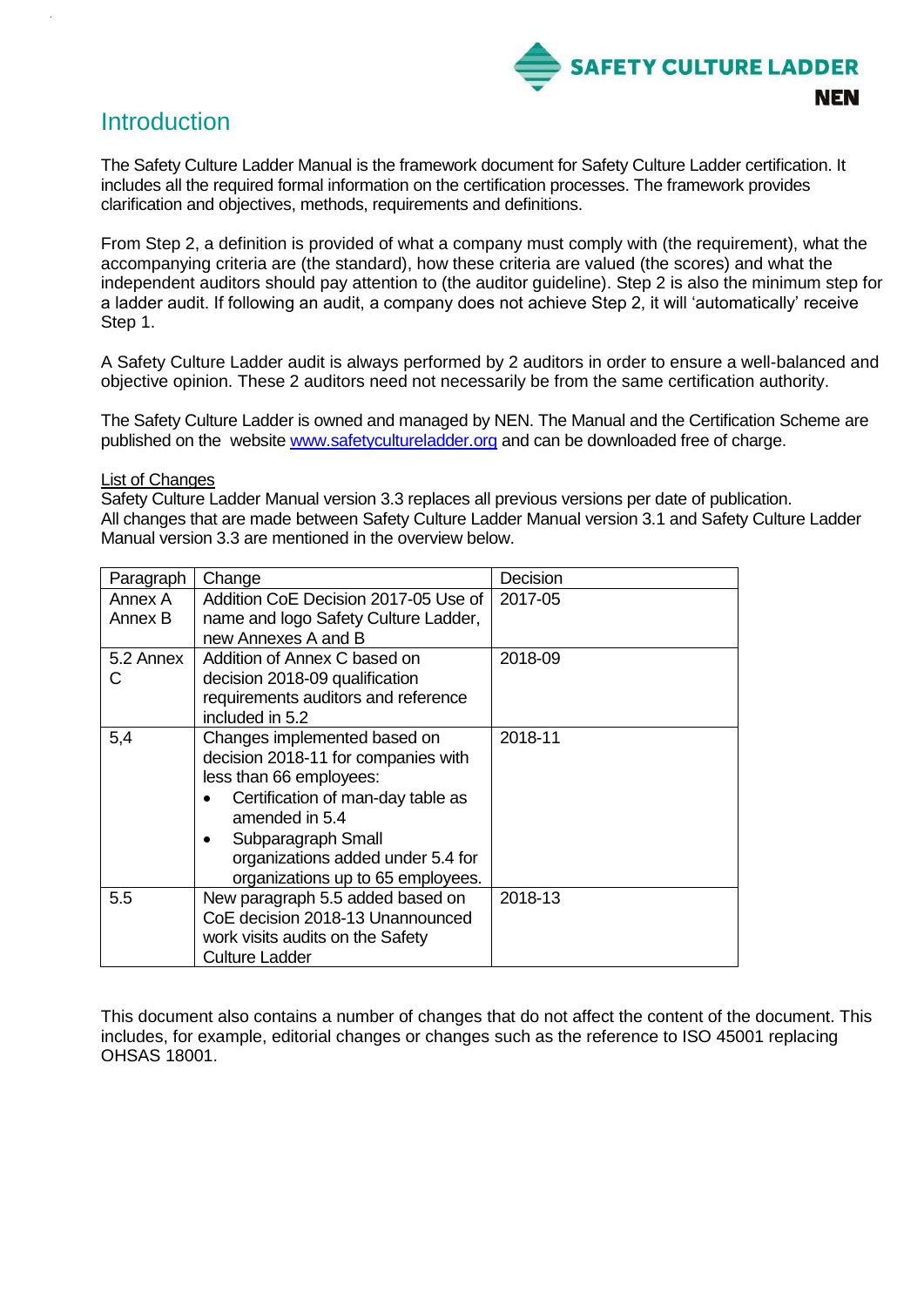

# Preface

Almost daily the media reports incidents in which workers are injured in the course of their duties. Sometimes it's about minor incidents, sometimes it's about accidents with serious injuries or even fatalities. The responsibility lies with all parties involved, both employers and employees. There are systems, structures, rules and regulations in place to avoid accidents, but that alone is not sufficient to prevent unsafe situations.

A key factor is awareness at all levels of the organization's own contribution to safety. This has everything to do with attitude, behaviour and culture. Has there been created a setting in which people dare to express themselves if there is an unsafe situation? Is safety often talked about and are employees being heard on safety issues?

In recent years, ProRail has developed the safety culture ladder and expanded it widely into the rail market. Since then the safety culture ladder is widely accepted and has made a major contribution to the safety consciousness within the entire rail industry. It's a huge success because this system is based especially on attitude, behaviour and culture, and furthermore, includes the entire chain of stakeholders, rather than only individual organizations. To roll out this system even further into other sectors in the Netherlands, ProRail asked NEN to become the scheme owner and to take over the scheme management of this safety culture system.

This transition has laid out the groundwork to bring the system under consideration in other sectors, therefore those sectors can also improve their safety awareness. The safety culture ladder provides sufficient basis for companies to improve safety in their own businesses as well as in the entire chain. This can be achieved through tendering and procurement processes or in other ways.

Working safely and healthy is a responsibility we share together!

Johan van den Elzen Chairman Board of Stakeholders Safety Culture Ladder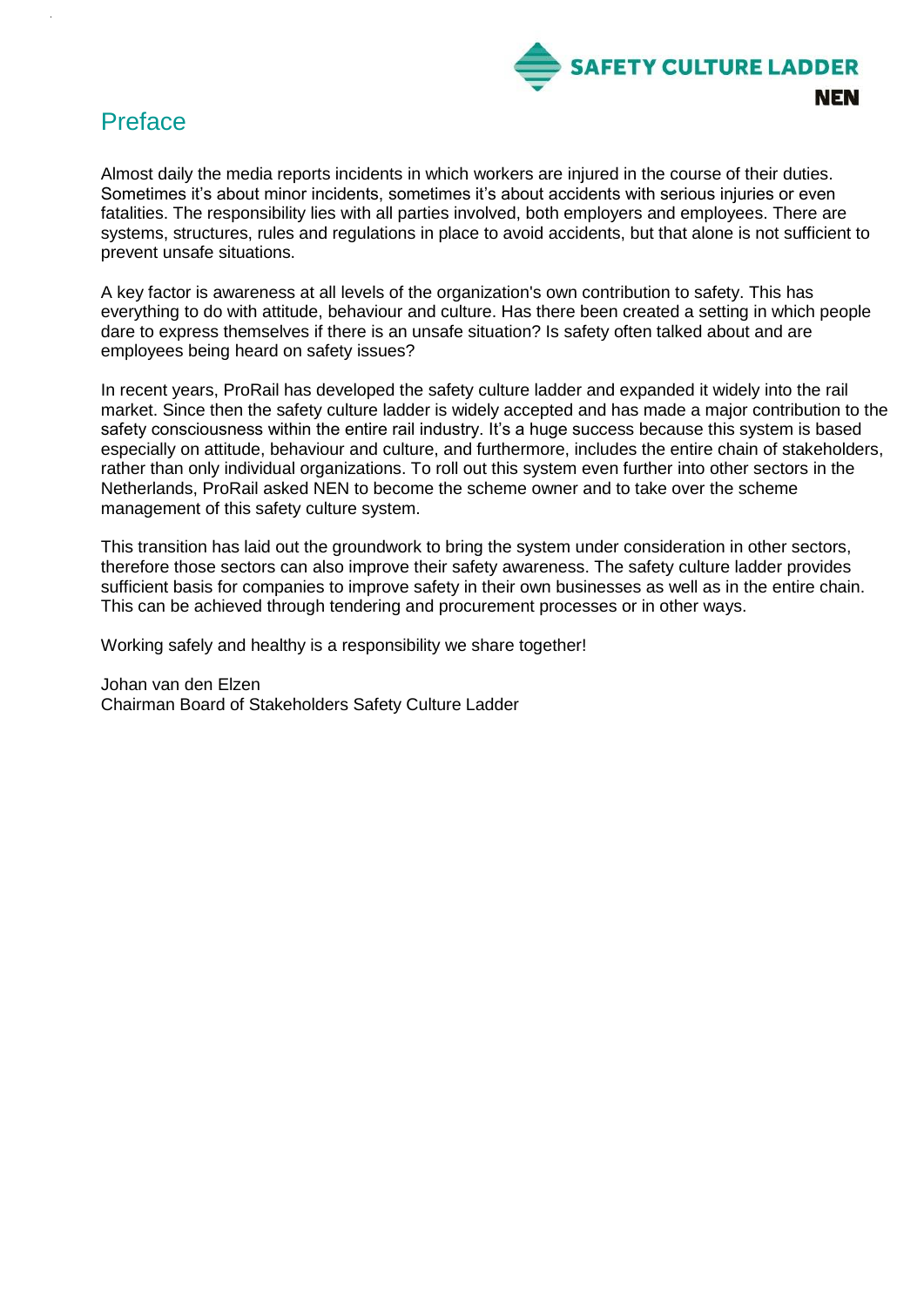

# **Contents**

 $\hat{\mathcal{A}}$ 

| 1            | <b>Introduction</b>                                                   | 6        |
|--------------|-----------------------------------------------------------------------|----------|
| $\mathbf{2}$ | <b>Relationship with safety management systems</b>                    | 7        |
| 3            | <b>Terms and abbreviations</b>                                        | 8        |
| 4            | <b>The Safety Culture Ladder</b>                                      | 10       |
| 4.1          | What is the ladder                                                    | 10       |
| 4.2          | How does the ladder work                                              | 10       |
| 4.3          | For whom is the ladder intended                                       | 11       |
| 4.4<br>4.5   | How are company differences handled<br>How does assessment take place | 11<br>11 |
| 4.6          | Who determines the height of the step                                 | 11       |
| 4.7          | How does the certification proceed                                    | 12       |
| 4.8          | When did the ladder come into effect                                  | 12       |
| 4.9          | <b>Validity of Safety Culture Ladder</b>                              | 12       |
| 4.10         | <b>Description of ladder steps</b>                                    | 13       |
| 4.11         | <b>Description of company aspects</b>                                 | 13       |
| 5            | <b>Certification audit</b>                                            | 15       |
| 5.1          | <b>Authorised Ladder Certification Authorities</b>                    | 15       |
| 5.2          | <b>Auditor and assessor</b>                                           | 15       |
| 5.3          | <b>LCA ladder audit requirements</b>                                  | 16       |
| 5.4          | <b>Certification man-day table</b>                                    | 16       |
| 5.5          | <b>Unannounced work visits</b>                                        | 18       |
| 5.6          | <b>Scores</b>                                                         | 19       |
| 5.7          | <b>Attendance</b>                                                     | 19       |
| 5.8          | <b>Audit report</b>                                                   | 20       |
| 5.9          | <b>Issue of certificate</b>                                           | 20       |
| 5.10         | <b>Validity of certificate</b>                                        | 20       |
| 5.11         | <b>Audit process</b>                                                  | 21       |
| 6            | <b>Organisation</b>                                                   | 22       |
| 6.1<br>6.2   | Who manages the ladder                                                | 22<br>23 |
| 6.3          | <b>Financing</b><br>Document/version management                       | 23       |
| 6.4          | <b>Information and advice</b>                                         | 23       |
| 6.5          | <b>Complaints</b>                                                     | 23       |
|              |                                                                       |          |
|              | <b>Annex A Use of name Safety Culture Ladder</b>                      | 24       |
|              | Integration into logos of LCAs                                        | 24       |
|              | <b>Annex B Use of logo Safety Culture Ladder</b>                      | 25       |
|              | Use of the logo by LCAs                                               | 25       |
|              | Use of the logo by Knowledge Partners                                 | 25       |
|              | Use of the logo by certified companies                                | 25       |
|              | Use of the logo by other parties                                      | 25       |
|              | <b>Annex C Qualification requirements</b>                             | 26       |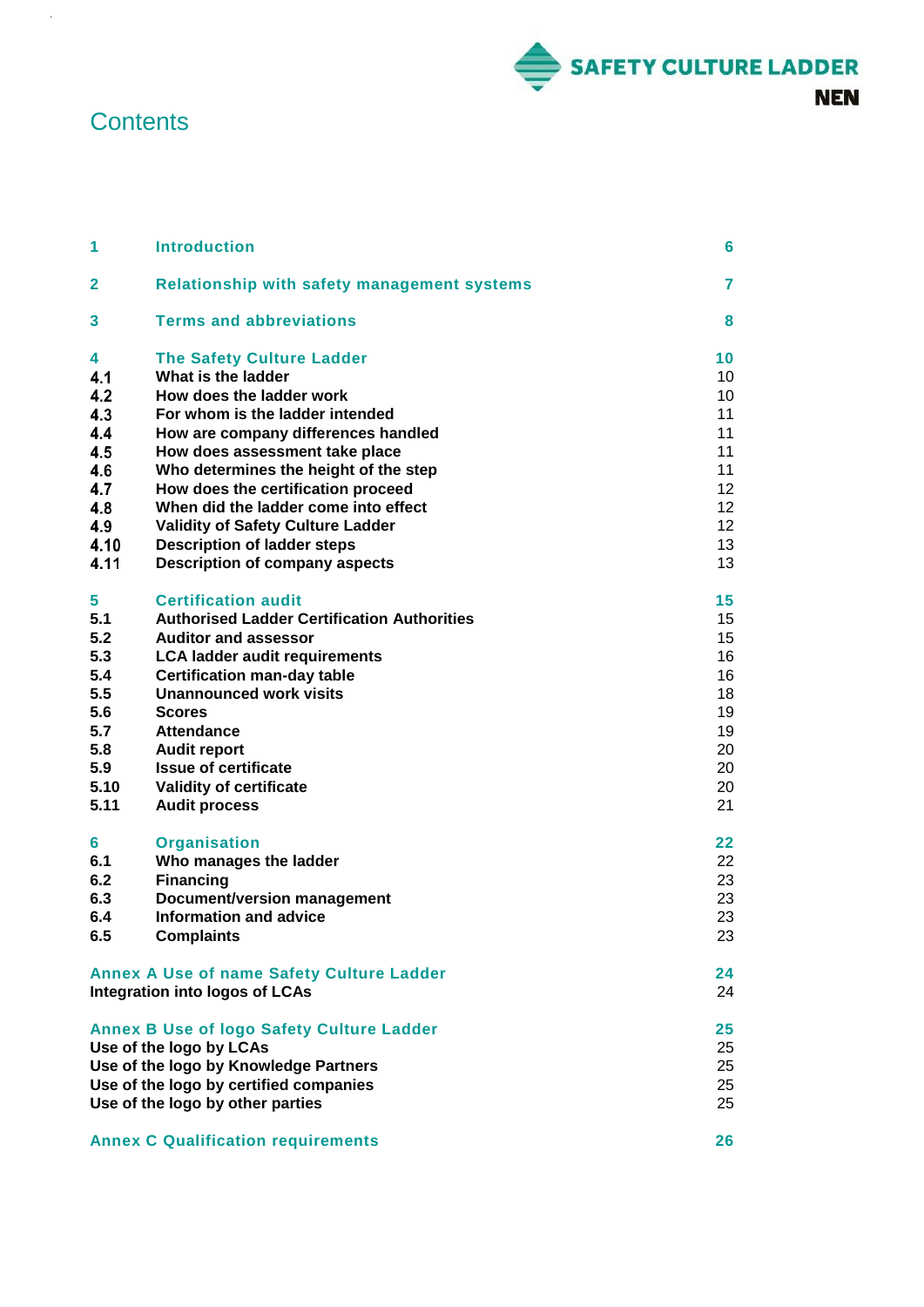

# <span id="page-5-0"></span>1 Introduction

Exceptional requirements made of building work in the 21st century. Work is carried out at a fast pace, often under very complex circumstances. Also, the labour market is subject to change. The traditional structure consisting of a long-term relationship with a single employer is being phased out. Also, building companies are becoming increasingly dependent on foreign employees to provide the necessary expertise. All these changes impact on current working processes. Rising work pressure may, however, never be at the expense of safety.

Together with rail contractors, engineering firms, consultancies and the scientific community, ProRail has developed a Safety Culture Ladder to stimulate safety awareness and safe working practices. Efforts made in this area will be objectively measured and positively valued. Ultimately, the objective is to reduce the number of unsafe situations and incidents (absenteeism, damage).

Use of the Safety Culture Ladder has a broader function, however. It offers a framework for safe working to all parties active in the various sectors, whereby no distinction is made between clients, contractors or suppliers. Safety is something we achieve together, throughout the chain.

The Safety Culture Ladder has been developed in such a manner that the core concept can be generically applied. Additionally, the Safety Culture Ladder offers plenty of room for 'customisation' per sector by interpreting requirements and criteria in a manner appropriate to the specific industry or type of company.

In 2016, ProRail has transferred the ownership and management of the Safety Culture Ladder to NEN (Netherlands Standardisation Institute).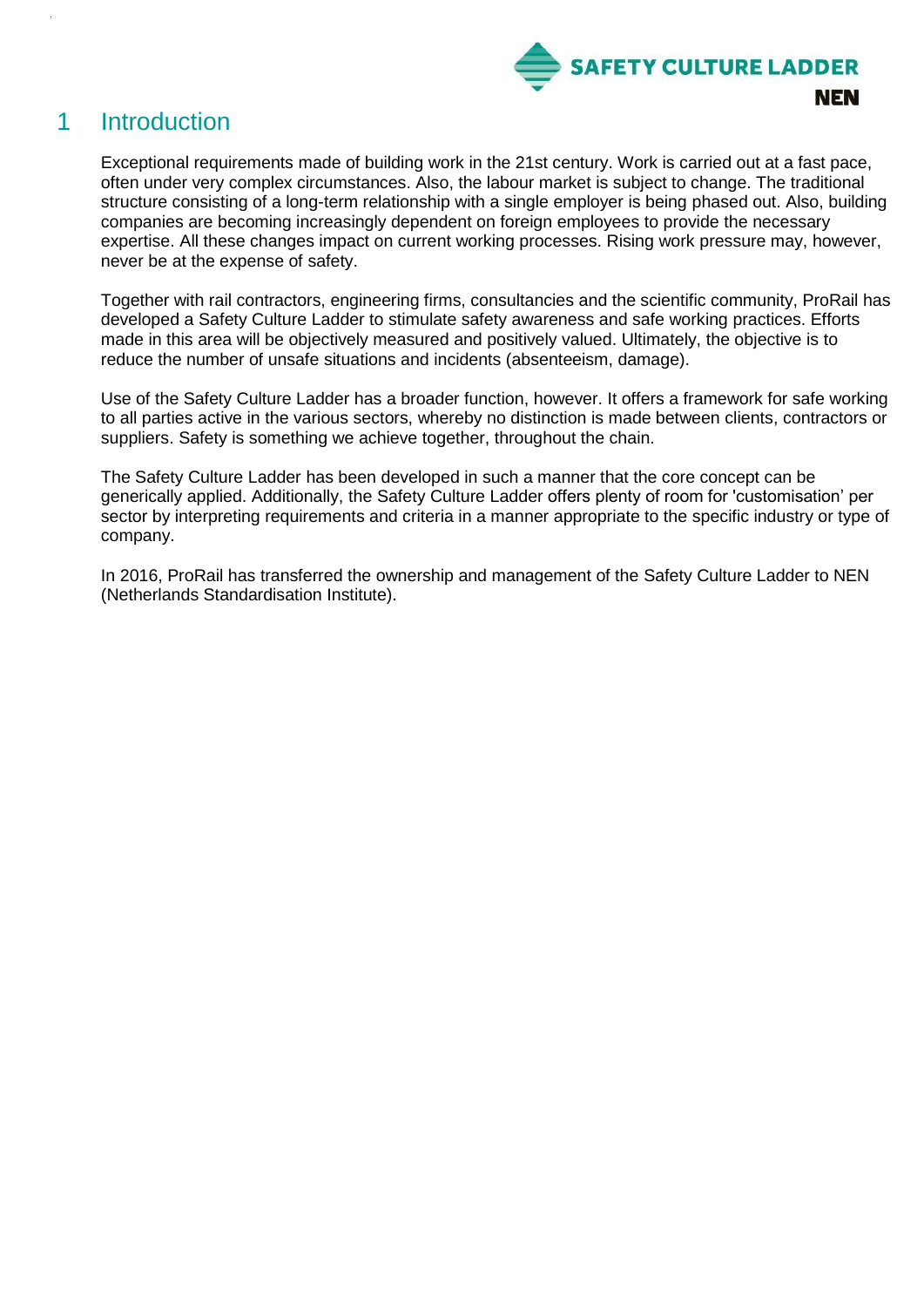

# <span id="page-6-0"></span>2 Relationship with safety management systems

### OHSAS 18001/ISO 45001

OHSAS stands for Occupational Health and Safety Assessment Series and is a standard for an Occupational Health & Safety management system. A company can use this system to ensure and prove that the working conditions are properly regulated. It is based on the inventoried and evaluated risks and the applicable rules and agreements. The continuous improvement of working conditions also forms part of the requirements, including the ability of the organisation to learn from experiences (incidents and established deviations). It serves as a standard for all organisations seeking to ensure that they comply with laws and regulations, and striving to systematically improve their working conditions based on proactive risk analyses. At the international level OHSAS 18001 has been converted into a widely accepted ISO standard (ISO 45001). This standard was published at the end of 2018. With the publication of ISO 45001:2018, the OHSAS 18001 standard will be withdrawn by BSI.

### **VCA**

The VCA is a health, safety and environment checklist, with which contractors can be tested in terms of their policy and performance. The VCA is thus focused on the health and safety of employees and intended not only to show compliance with the Occupational Health and Safety Act (*Arbowet*), but is primarily a programme aimed at reducing the number of accidents and improving safety. Contractors have comparable standards with the VCU (Health and Safety Checklist Temp Organisations) and the VCO (Health, Safety and Environment Checklist for Contractors). The essence of the VCU is to control the health and safety of temp workers in cooperation with the host organisation(s). The VCO is intended for contractors that wish to create the necessary conditions so that parties who perform high-risk activities on their behalf or on their site can realise optimal HSE (Health, Safety & Environment) performance. The VCO sets requirements and defines the leadership that the client must provide under these circumstances. Point of departure is that the instructing party has an HSE management system that at least meets the VCA requirements.

The aforementioned standards apply to all types of organisations, whether profit, non-profit, or in the service or industrial sector. Both large and smaller companies. All the standards are aimed at controlling and continuous improvement of Occupational Health, Safety and Environmental (OHS&E) management systems.

It has in recent years become ever clearer that besides the availability of appropriate resources and systems, it is the human factor that plays a prominent role, especially when it comes to working safely in practice. Attention has therefore shifted to the 'soft' side of the OHS&E management system, such as implicit safe and healthy working practices.

The Safety Culture Ladder is not a (new) standard for assessing an H&S management system, but instead a standard for objectively measuring the health & safety attitude and behaviour in a company. The purpose of the Safety Culture Ladder is to contribute to H&S awareness in companies and thereby stimulate safe and healthy working practices and realise improvements in this area. As a result, the Safety Culture Ladder operates supplementary to 'system standards' such as ISO, OHSAS and VCA/VCU/VCO, as well as current rules, regulations and sector guidelines.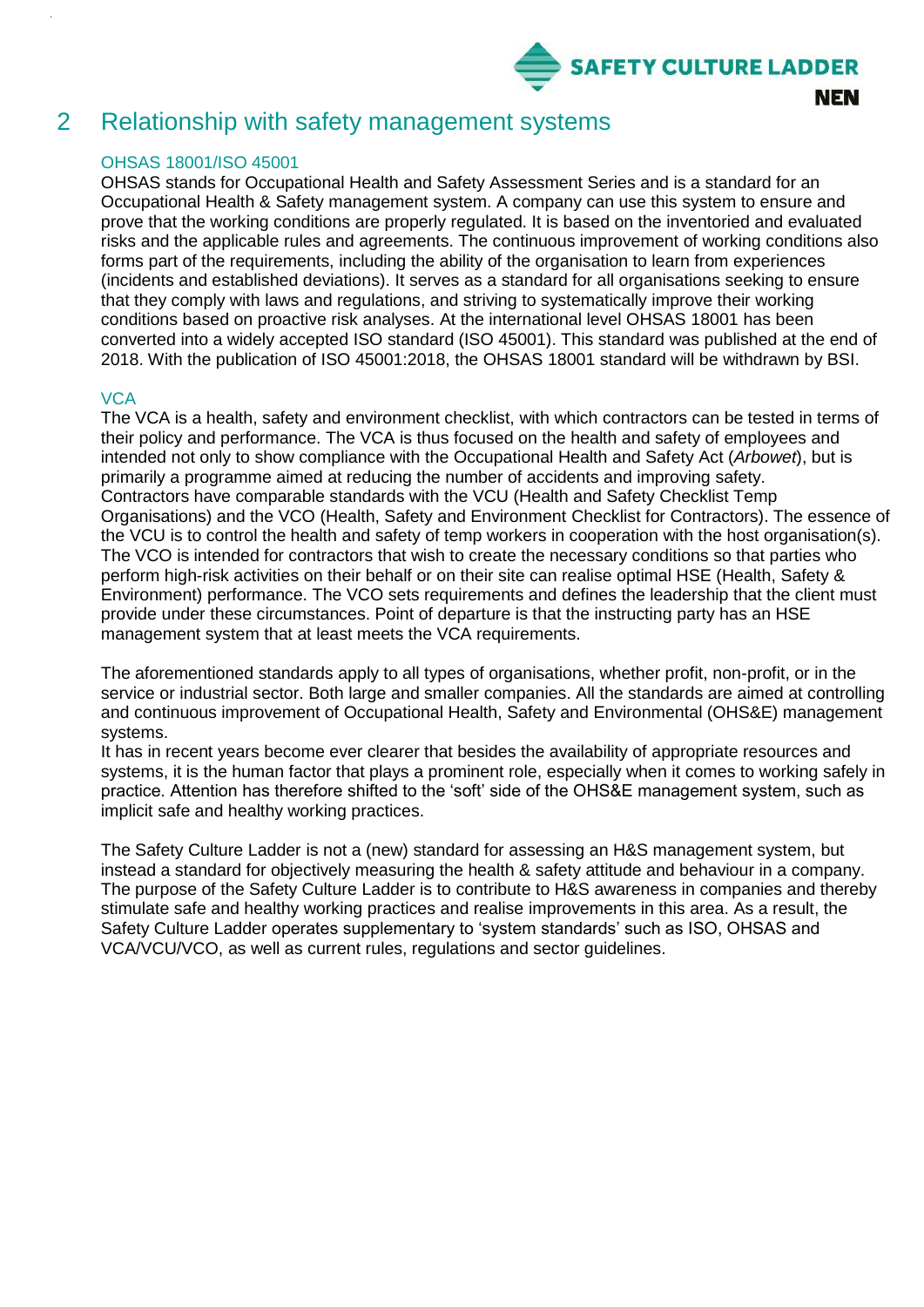

# <span id="page-7-0"></span>3 Terms and abbreviations

### Ladder Certification Authority

A Ladder Certification Authority or LCA is a Certification Authority that has been recognised by NEN to perform, as an independent third party, a ladder audit and consequently issue a Safety Awareness Certificate. In order to perform a ladder audit, an LCA and its auditors must comply with a number of conditions (see Chapter 5.1).

### **Company**

The company under certification. The highest legal entity under certification is regarded as the establishment; the accompanying or underlying legal entities are regarded as branches. **Note**: Some companies have a high-level legal structure but are organised operationally with, for example, business units and/or functional units. In those cases, the choice can be made to certify the operational unit (business unit/functional unit), including the controlling and supporting departments of the business unit/functional unit.

### Board/Director

Highest level of management within the company.

### Management/Manager

All managers in the operational line (study, preparation and performance). From Board (members) to first-line manager(s).

### First-line management/First-line manager

Direct superiors of employees.

### **Employees**

All persons with a position in the company. Both persons in salaried employment of the company as well as hired self-employed persons, temp workers and other loan personnel of the company.

### Project

A number of related activities that (on the instructions of the client) are performed by the client on-site or in the own work environment. This includes, for example: the performance of a task, the making of a design, the supervision of a work, etc..

### **Client**

The party for whom work is carried out, i.e. the party granting the instruction to the company.

### **Contractor**

The party performing work on the instructions of the company (subcontractor, supplier, service provider).

### Subsidiary contractor

The party who on the instructions of the client performs activities in the proximity of the work by the company, which activities impact on the work by the company.

### **Stakeholders**

Parties with an interest such as employees, parent company, clients, commissioning authorities, contractors, subsidiary contractors, surrounding residents, political/administrative community.

### Emergency services

Emergency services such as the fire brigade, police, ambulance, ANWB emergency doctor (helicopter), Environmental Service (Environmental disaster response firm/organisation), Labour Inspectorate, Emergency Response Team (ERT), etc.

### **Sector**

The entire complex comprising the company, commissioning authorities, clients, secondary contractors, workforce hiring companies and sector organisations.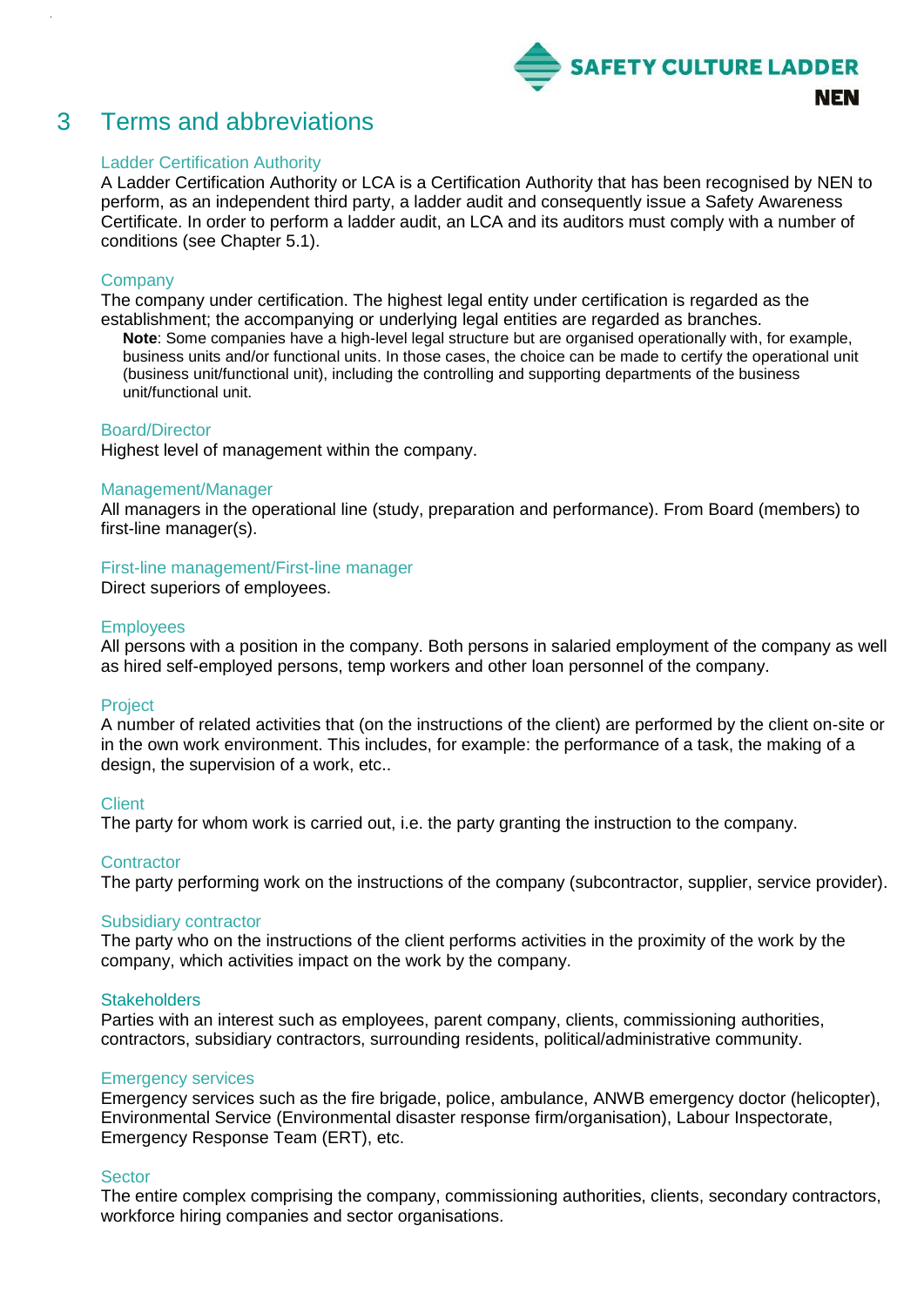

### H&S<sup>1</sup>

The health and safety of all persons at or in the proximity of the work environment.

### Work environment

Location where employees perform work.

### Safety culture

The complex of common values, standards, competences and accompanying behaviour in the area of health and safety.

### H&S behaviour

Intentional and unintentional behaviour and actions aimed at the healthy and safe performance of work, with attention to people, materials, resources, methods, workplace and environment.

### Campaign

A complex of systematic communication actions aimed at achieving the desired H&S behaviour. A campaign involves the deployment of multiple actions and resources in order to reinforce the message. The action resources include: management presentation, video, poster, booklet, an article in the company magazine, a detailed presentation for an H&S consultation, a training. It is important that the resources and message are aligned to the target group.

### H&S meeting

An organised and structured periodic gathering of managers and employees, for a longer or shorter period, in order to inform one another about and confront one another with safe working practices and to motivate one another to observe these. Examples are H&S personnel meetings, H&S consultations, client-supplier days, training days, etc.).

### H&S consultation

A safety discussion to raise H&S awareness (e.g. toolbox presentations, work consultations, lunch lectures or brief H&S reviews).

### H&S observation rounds

A tour of the work environment, primarily aimed at observing the actions and behaviour of the employees in the area of health and safety. An important element of observation rounds is confronting employees with, and entering into a discussion on, desired H&S behaviour.

### H&S work environment inspection

Inspection round both at the office (own and seconded) and on-site, primarily focusing on the health and safety of the physical work environment (barriers/access security, equipment/service vehicles, tools, technical facilities and suchlike).

### H&S behavioural audit

Systematic assessment of the level of safety awareness and safe working practices in the company.

### Incident

A collective term comprising all types of undesirable occurrences, situations, actions and/or behaviour in the area of health and safety. Safety concerns integral safety and thus comprises more than physical safety alone. It also includes social safety, external safety, etc.

### Risk analysis

l

Written inventory and evaluation of H&S risks for employees and other persons in the work environment. The risk analysis comprises a description of the hazards, risks, seriousness and the applicable risklimiting measures (including those concerning attitude and behaviour).

### Process disruption

A disruption of the progress of the work and the related processes by stakeholders as a result of unsafe behaviour and/or actions, leading to significant loss (of image) for the company and its stakeholders.

<sup>&</sup>lt;sup>1</sup> Abbreviation for Health & Safety.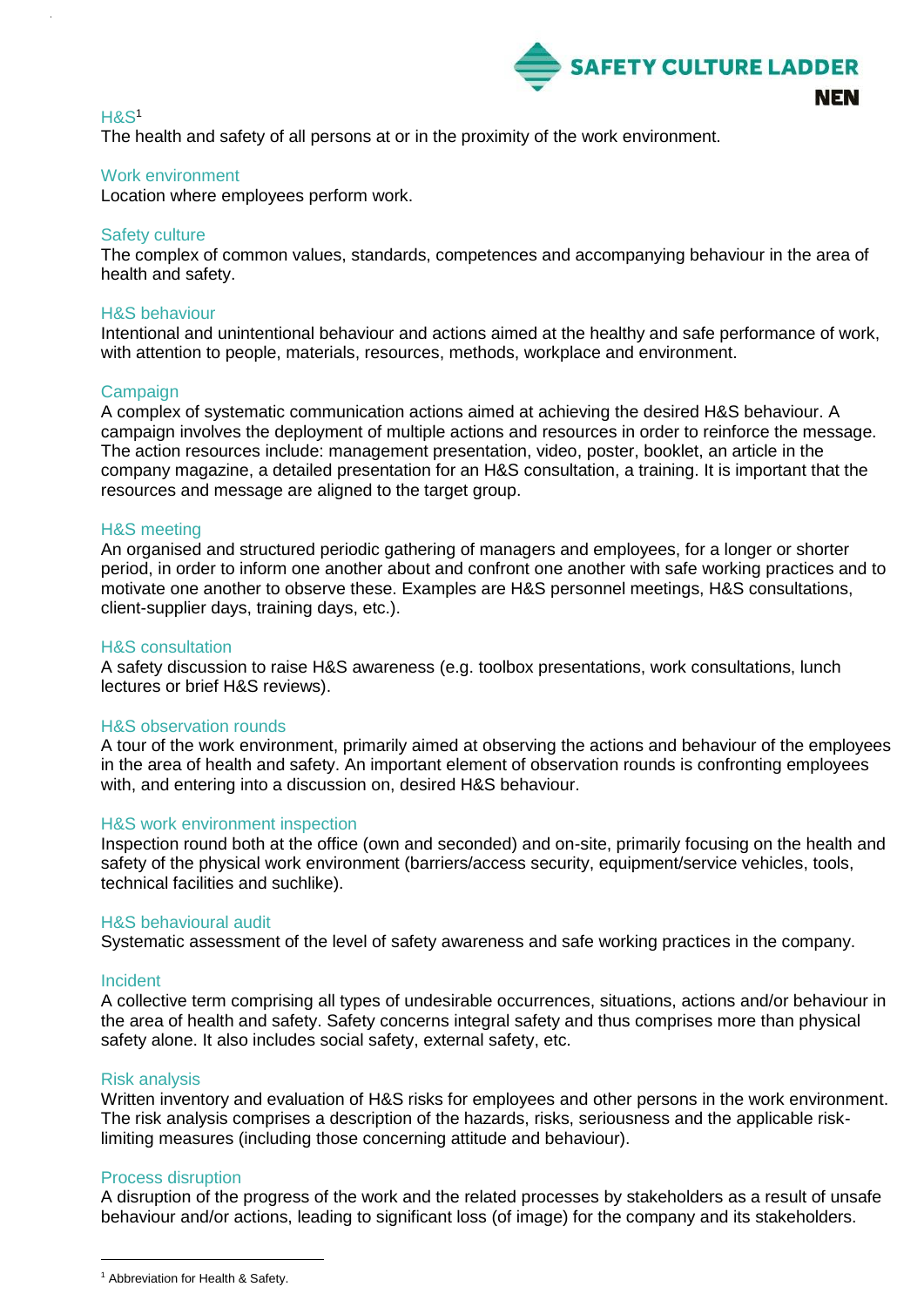

# <span id="page-9-0"></span>4 The Safety Culture Ladder

#### <span id="page-9-1"></span> $4.1$ **What is the ladder**

The Safety Culture Ladder is based on the safety culture ladder according to the model of Parker et al<sup>2</sup> (Figure 1), which is an evolutionary ladder consisting of five levels. The model assumes that the safety culture of a company has reached a certain level of maturity. The model distinguishes between five culture levels. Each culture level reflects the development phase of the company in terms of safety.

### <Figure 1>



Like the model of Parker et al, the Safety Culture Ladder also consists of 5 levels, called steps, ranging from 1 to 5. A definition is provided per step of what a company must comply with (the requirement), what the accompanying criteria are (the standard), how these criteria are valued (the scores) and what the independent auditors should pay attention to (the auditor guideline). These originate from 6 perspectives or company aspects, subdivided into 18 company characteristics, each with an own weighting factor. The position of a company on the Safety Culture Ladder is determined by the highest step at which the company still meets the requirements.

#### <span id="page-9-2"></span> $4.2$ **How does the ladder work**

l

The Safety Culture Ladder provides a concrete elaboration of the ambition to creating clear and accessible instruments for the advancing of quality aspects in the purchasing of works, services and supplies. It can be, for example, take the form of a minimum requirement or award criterion in tendering procedures. Point of departure is that efforts made to raise safety awareness to a higher step are rewarded. How the Safety Culture Ladder is exactly applied in tendering procedures is stated in the client's tender documents.

<sup>2</sup> Parker, D., M. Lawrie, and P.T.W. Hudson. 2006. A framework for understanding the development of organisational safety culture*.*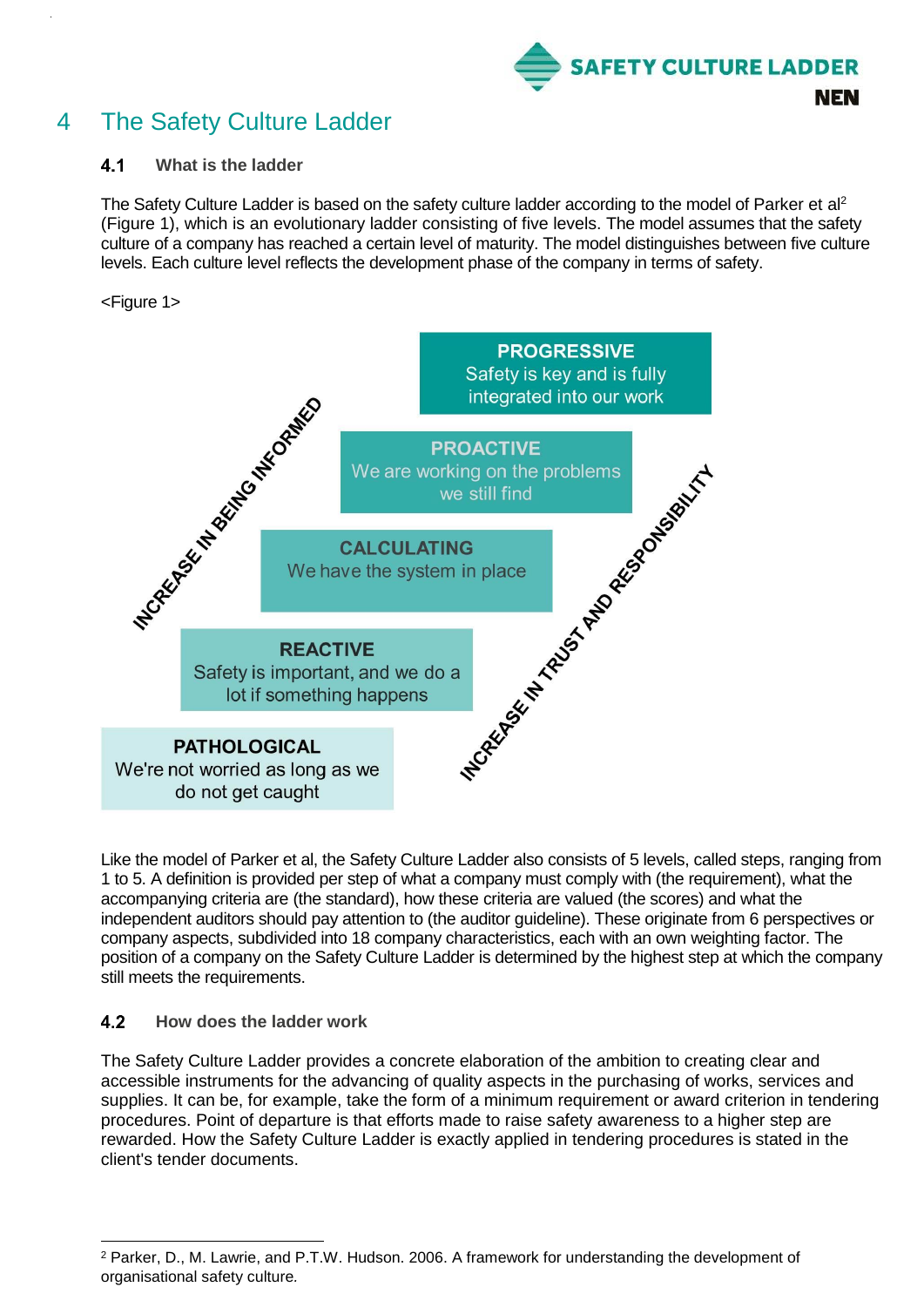

#### <span id="page-10-0"></span> $4.3$ **For whom is the ladder intended**

The Safety Culture Ladder has been developed for all types of organisations, whether profit, non-profit, or in the service or industrial sector. It is applicable to both large and smaller companies. In order to raise safety awareness at the workplace, all chain parties (clients-contractors-suppliers) will have to take steps on the Safety Culture Ladder in order to achieve the maximum effect. This means that all parties will have to undergo testing against the Safety Culture Ladder as part of the chain.

#### <span id="page-10-1"></span> $4.4$ **How are company differences handled**

The Safety Culture Ladder has been designed to make it applicable to all kinds of companies. Additionally, it offers plenty of room for 'customisation' per industry by interpreting requirements and criteria in a manner appropriate to the specific sector or type of company.

Thanks to generic nature of the Safety Culture Ladder, all types of companies can recognise themselves in the description of requirements, criteria and guidelines. It is emphatically not the intention to create various (company specific) versions of the Safety Culture Ladder, but instead to use the existing version.

#### <span id="page-10-2"></span>4.5 **How does assessment take place**

When using the Safety Culture Ladder, how the company scores is assessed per step. Use is thereby made of 18 company characteristics resulting in 6 company aspects. Every company aspect (and thus also every company characteristic) has its own weighting. That weighting is translated into the maximum number of points that can be scored per criterion. The score per criterion is based on the certification scheme of the Safety Culture Ladder. This score per criterion then results in a score per company aspect (Table 2). Based on the total assessment, the company is certified for a specific step on the ladder.

| $1$ GDIC 22    |                   |            |                     |            |                     |            |                     |            |
|----------------|-------------------|------------|---------------------|------------|---------------------|------------|---------------------|------------|
| <b>Company</b> | Step <sub>2</sub> |            | Step <sub>3</sub>   |            | Step 4              |            | Step 5              |            |
| aspect         | <b>Max</b>        | <b>Min</b> | <b>Cumulatively</b> | <b>Min</b> | <b>Cumulatively</b> | <b>Min</b> | <b>Cumulatively</b> | <b>Min</b> |
|                | 800               | 70%        | 2450                | 70%        | 3800                | 75%        | 4800                | 75%        |
| $\overline{2}$ | 200               | 70%        | 600                 | 70%        | 1200                | 75%        | 1800                | 75%        |
| 3              | 550               | 70%        | 1500                | 70%        | 2500                | 75%        | 3450                | 75%        |
| 4              | 400               | 70%        | 1300                | 70%        | 2500                | 75%        | 3200                | 75%        |
| $\overline{5}$ | 750               | 70%        | 1650                | 70%        | 3000                | 75%        | 3950                | 75%        |
| 6              | 150               | 70%        | 350                 | 70%        | 550                 | 75%        | 800                 | 75%        |
| Total          | 2850              | 75%        | 7850                | 80%        | 13550               | 80%        | 18000               | 85%        |

| able |
|------|
|------|

#### <span id="page-10-3"></span>4.6 **Who determines the height of the step**

Independent certification bodies use audits to determine how companies score in terms of safety behaviour. In this process, they use the certification scheme of the Safety Culture Ladder consisting of the aforementioned requirements and accompanying criteria. Assessment takes place on a step-by-step basis. A company meets the requirements of a certain step if (1) it complies with the minimum requirements per company aspect of the relevant step and those of the lower steps and (2) the sum of the weighted scores of all company aspects of the steps satisfy the minimum requirement prescribed for that step. A progressive approach applies to both the minimum requirement per company aspect and the average per step (Table 3).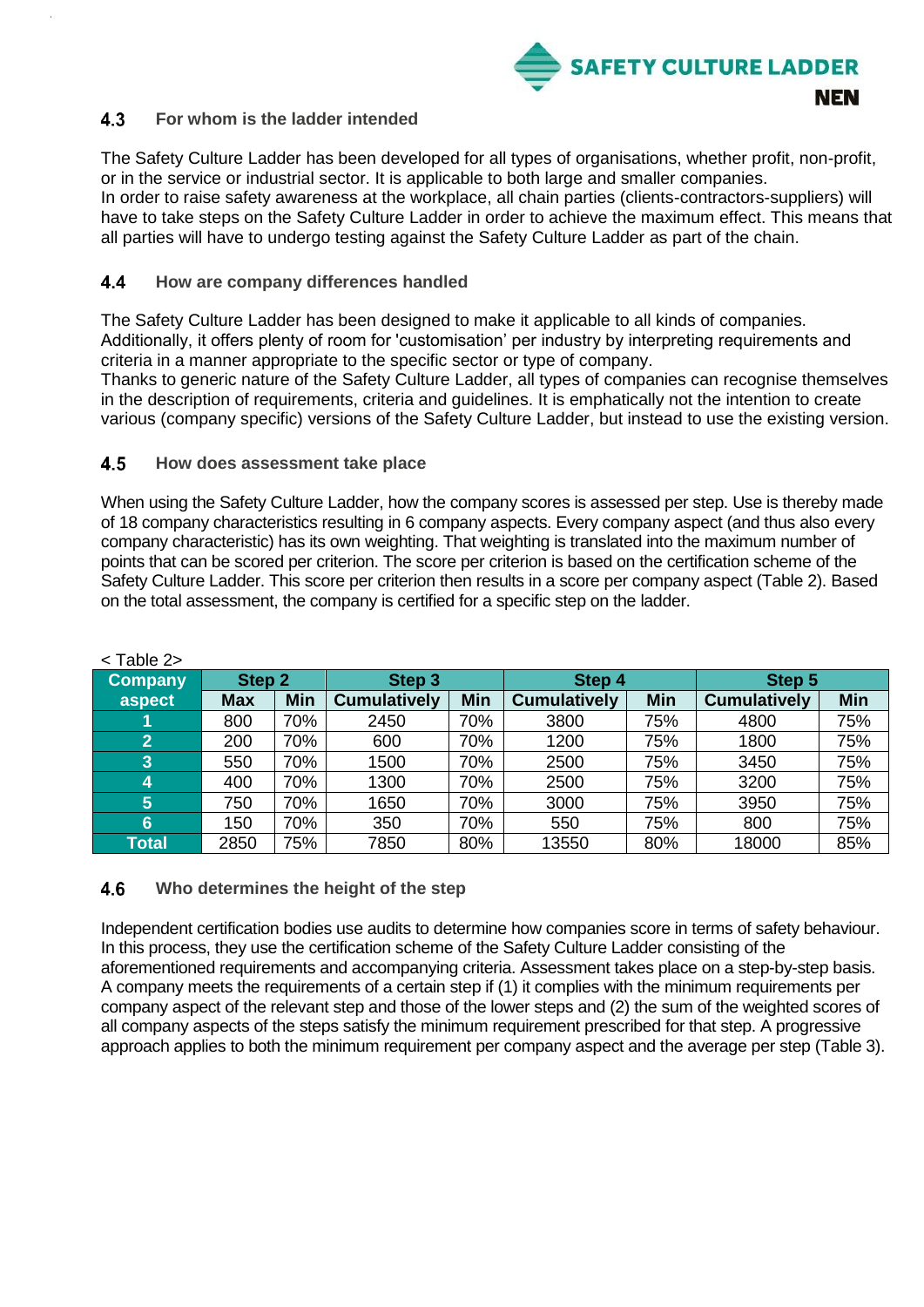

| <table 3=""></table>             |                                                      |
|----------------------------------|------------------------------------------------------|
| <b>Subject</b>                   | <b>Explanation</b>                                   |
| Per criterion (100 points per    | Yes/No [0-100]<br>٠                                  |
| criterion)                       | Completely [100], Largely [80], Partly [40], Not [0] |
| <b>Amount of criteria/points</b> | Step 2: 29/2850<br>$\bullet$                         |
|                                  | Step 3: 46/5000 [75/7850]                            |
|                                  | Step 4: 55/5700 [130/13550]                          |
|                                  | Step 5: 44/4450 [174/18000]                          |
| Per step (of the ladder);        | Step 2: min. av. [75]; min. per company aspect<br>٠  |
| according to the                 | [70]                                                 |
| progressive approach             | Step 3: min. av. [80]; min. per company aspect       |
|                                  | [70]                                                 |
|                                  | Step 4: min. av. [80]; min. per company aspect       |
|                                  | [75]                                                 |
|                                  | Step 5: min. av. [85]; min. per company aspect       |
|                                  | [75]                                                 |
| <b>Weighting per company</b>     | Emphasis on leadership and commitment, deviations    |
| aspect                           | and communication                                    |

Assessments carried out within the context of the Safety Culture Ladder are not strictly audits of the management system of the relevant organisation. Not the having (the what), but the how and why is determinative in the Safety Culture Ladder. The ladder audit determines the degree in which the organisation has adopted safety awareness and to what level employees in all ranks of the organisation are involved in safe working practices.

#### <span id="page-11-0"></span>4.7 **How does the certification proceed**

The company that wishes to undergo assessment will familiarise itself with all current and formal information regarding the application of the Safety Culture Ladder. This is available in the up-to-date manual and other documents that are available on the [www.safetycultureladder.org](http://www.safetycultureladder.org/) . Based on current information, the company then performs a self-assessment using the certification scheme of the Safety Culture Ladder. A Ladder Certification Authority (LCA) tests and verifies the report submitted by the company by means of various interviews and observations in the company and during on-site work visits. The LCA establishes the achieved safety step and, if the minimum requirements are met, issues the corresponding Safety Awareness Certificate.

#### <span id="page-11-1"></span>4.8 **When did the ladder come into effect**

A selective start was made with the Safety Culture Ladder on 1 July 2012. It was first applied to railway contractors recognised by ProRail. The ladder has gradually also been extended to other parties. With the publication of the new certification scheme, version 3.0 on 15 July 2015, the Safety Culture Ladder is now available to companies from all sectors and clients other than NEN.

Companies can as of 1 July 2016 be certified according to the certification scheme, Version 4.0. There are no technical changes compared to version 3.0. This then relates to new initial audits; moving up a step is regarded as a new initial audit. Follow-up audits of existing certificates can until the end of the term of the certificate be carried out on the basis of the former certification scheme, Version 2.0 or Version 3.0 and accompanying documents.

#### <span id="page-11-2"></span>4.9 **Validity of Safety Culture Ladder**

Application of the Safety Culture Ladder is subject to constant change. The most up-to-date information can be found in the latest version of the Safety Culture Ladder manual published on [www.safetycultureladder.org.](http://www.safetycultureladder.org/) A new updated version of the manual with revised criteria, scores and/or auditor guidelines may be published at any time. New versions of the manual will in case of changes provide for an appropriate transitional period, if necessary. NEN tries to limit the frequency of updates to no more than once per quarter of a year, unless earlier updating is urgently required. All parties assume own responsibility to be familiar with the latest version. NEN reserves the right to cease the publication and application of the Safety Culture Ladder.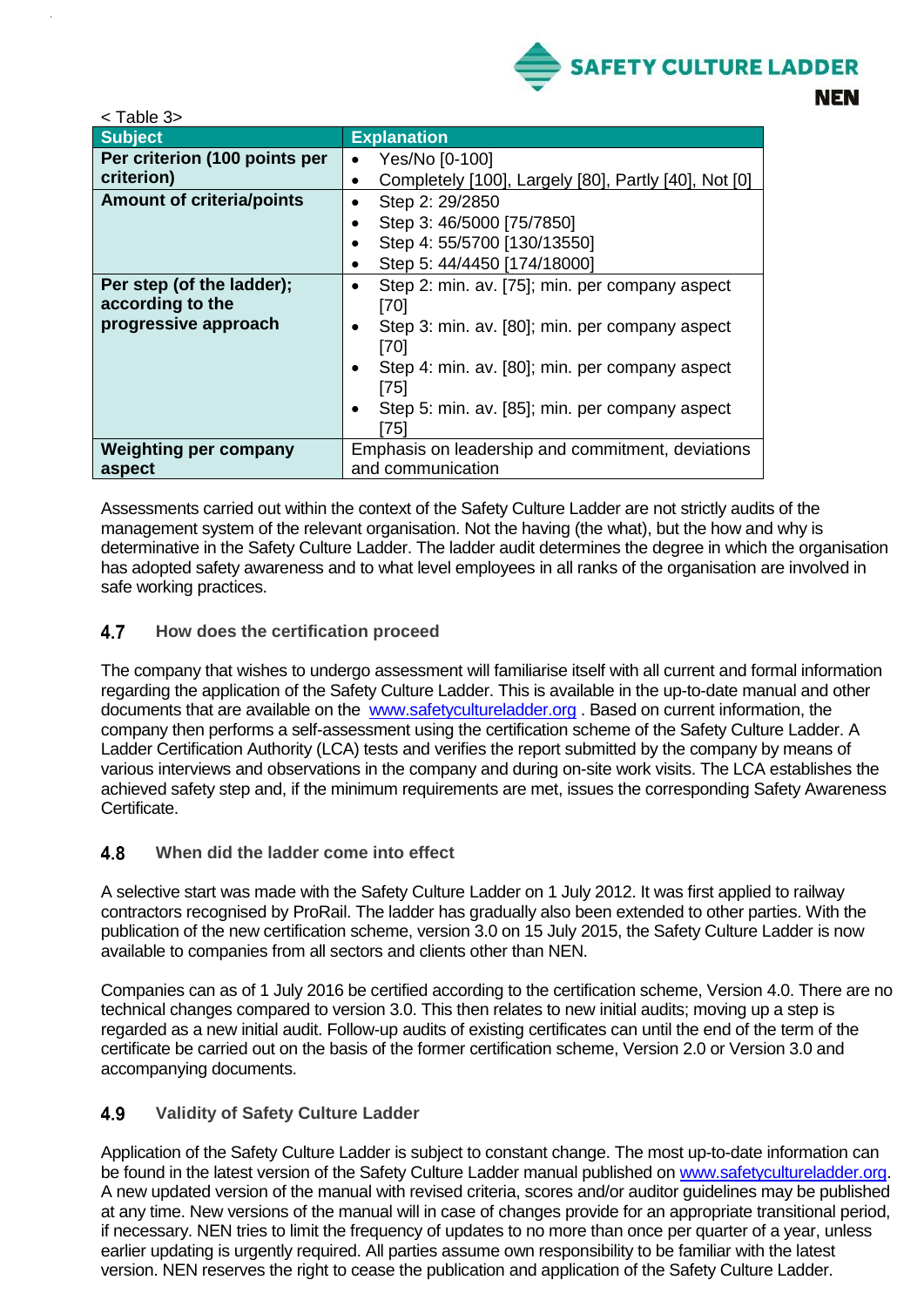

#### <span id="page-12-0"></span>4.10 **Description of ladder steps**

The Safety Culture Ladder distinguishes between 5 steps. The safety steps reflect the development phase in which a company finds itself in terms of safety awareness

### Step 1.

The company's attitude is: 'we have no mishaps, we deliver good quality, so why should we waste time on preventive activities' and 'what you don't know, won't harm you'. The company makes little to no investment in improving safety behaviour. This is not the desired attitude and will therefore not be rewarded.

### Step 2.

The company tends to make changes after things have gone wrong. The response is based on deeply ingrained patterns. Employees are inclined to feel themselves the victim of a situation, rather than personally responsible. 'But that is not my fault?' Change behaviour is often ad hoc and short lasting. This behaviour is moderately valued.

### Step 3.

The company has determined which safety rules are important. It adopts a vulnerable approach, assumes responsibility, but is often driven by self-interest. 'What's in it for me?' Involvement in safety and compliance with rules and laws is mainly the task of (senior) management. Attention is given to health and safety, which is valued.

### Step 4.

Safety has a high priority, is deeply ingrained in the company's operations. Continuous investments are made in raising safety awareness and employees are encouraged to confront one another with unsafe behaviour. Improvements are structurally implemented and evaluated. The approach is characterised by proactivity and initiative. Safety awareness is regarded as an own responsibility: 'how can I contribute?'. This form of behaviour is highly valued.

### Step 5.

Safety is fully integrated in the operational processes. It is a fixed item on the agenda during reflection and evaluation within the own organisation and with sector parties. Safety is ingrained in the thinking and behaviour of all employees; it is part and parcel of their work. This is very highly valued.

#### <span id="page-12-1"></span> $4.11$ **Description of company aspects**

The requirements and criteria that a company must comply with originate from 6 perspectives or company aspects. Each company aspect is further subdivided into a number of company characteristics. A brief explanation of each company aspect and a summary of relevant characteristics are provided below.

### 1. Leadership and involvement

How important is safety? Who or which body is responsible for (un)safe working? Do clear rules exist and are these complied with? Does the management stimulate and reward good behaviour? Does the management set a good example?

What form does the communication on incidents take? Do managers and employees confront one another in a positive manner with undesired behaviour?

(Company characteristics: management interest, employee involvement, performance rewards).

### 2. Policy and strategy

Is safety high on the strategic agenda? What is the vision? Is safety fully integrated in the management cycle. Are regular awareness actions planned? To what degree is investment in safety behaviour regarded as a profit-enhancing factor?

(Company characteristics: causes of accidents, profitability and continuity).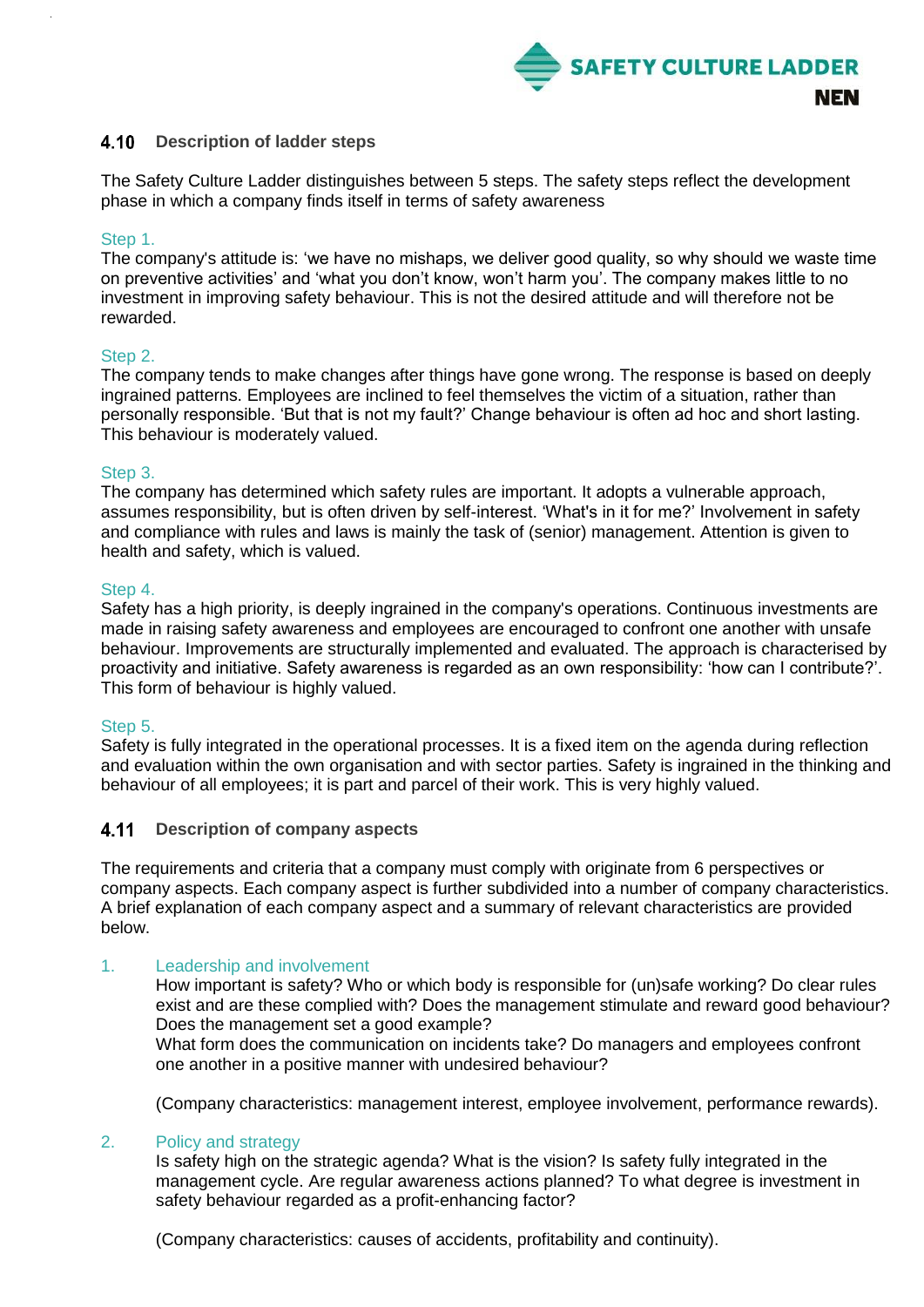

### 3. Organisation and contractors

Are contractors selected on the basis of their safety behaviour and performance? Is attention given to safety in the contracting of subcontractors? How are new employee selected and instructed? Is safety awareness included in the competence profiles. Are employees motivated to pursue further schooling/training? Do safety issues play a role here? Do safety officials have a high level of expertise and competency? Can a safety official directly approach the company director?

(Company characteristics: contractors, competency and training, H&S department).

### 4. Workplace and procedures

How high is the risk awareness and what is done to optimise safety awareness at the workplace? Are rules and protocols applied? Are these tailored to the specific users? Are the improvement agreements resulting from a study always implemented?

(Company characteristics: work planning, workplace safety, procedures).

### 5. Deviations and communication

How is the reporting culture and what is done with the reports? Is the workplace regularly inspected? Are lessons learned from incidents? Are changes prompted by incidents implemented and evaluated in practice? Does sufficient communication and evaluation take place?

(Company characteristics: report, study and follow-up of incidents, daily control, meetings).

### 6. Audits and statistics

Are specific audits held of safety behaviour? Does the company use statistics for improvement?

(Company characteristics: audits and reviews, trends and statistics).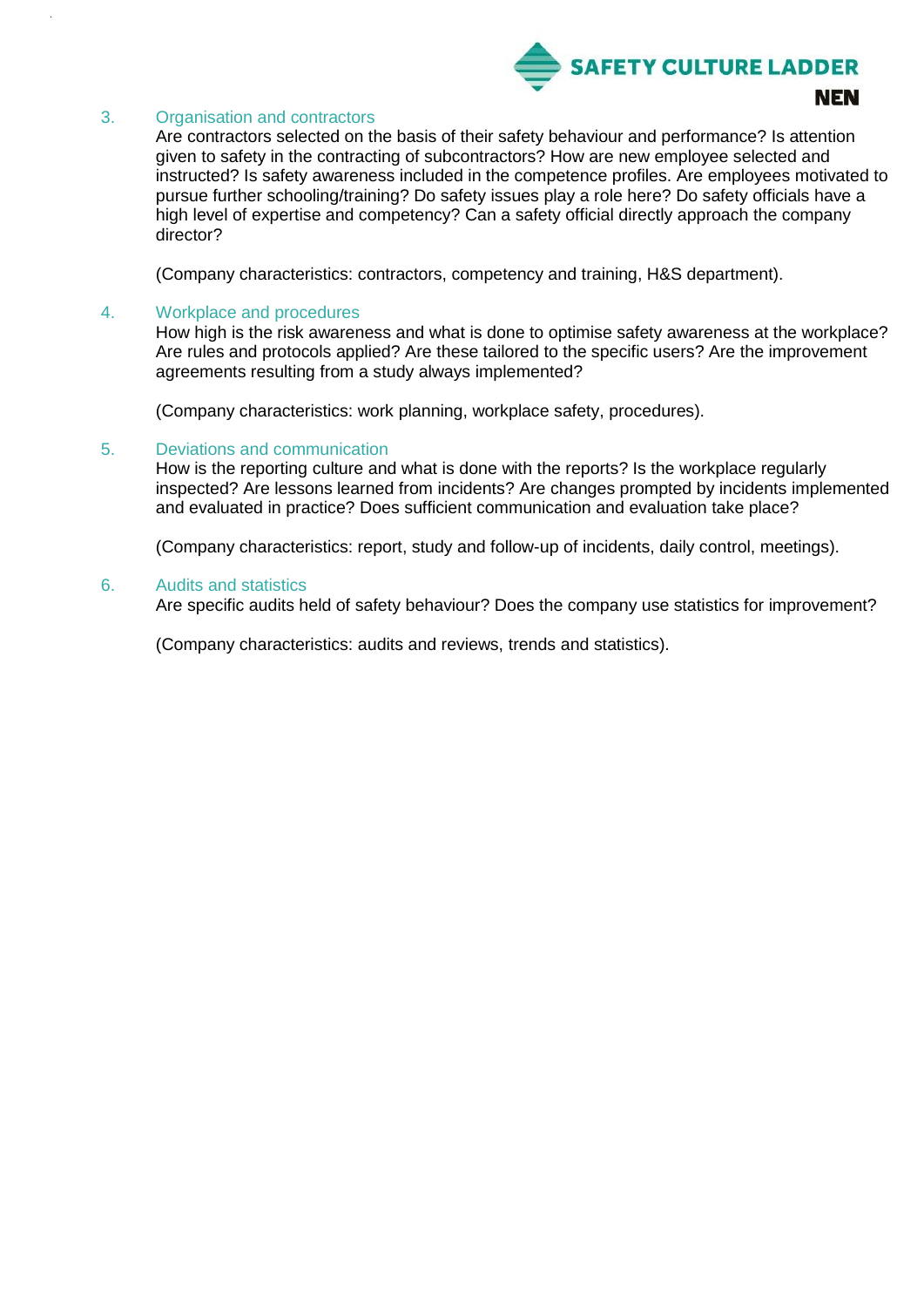

# <span id="page-14-0"></span>5 Certification audit

A Safety Culture Ladder audit is carried out in accordance with the NEN-EN-ISO/IEC 17021, which is supplemented by the regulations below.

### <span id="page-14-1"></span>**5.1 Authorised Ladder Certification Authorities**

An LCA is authorised to perform a ladder certification if the LCA has been accredited by the Dutch Accreditation Council or by a member of the IAF in accordance with the NEN-EN-ISO/IEC 17021 standard.

What's more, the additional conditions below apply to all recognised LCAs.

- Accredited by the Dutch Accreditation Council for VCA and management systems such as ISO 9001, ISO 14001, OHSAS 18001 or ISO 45001.
- Every LCA communicates in advance which (new) auditors will be used for the ladder audit and includes a competence file, showing that the auditor is competent for assessment.
- The LCA devotes sufficient time to the training of auditors in the principles of the Safety Culture Ladder and accompanying certification scheme. The training is documented as part of the competence file.
- Personnel that in a period of two years prior to the certification activities have been involved in consultancy on management systems or have been employed by the company under certification may not perform audits in the context of the Safety Culture Ladder. Auditors may have performed ISO, OHSAS, VCA, or BTR audits at the company.

NEN has final responsibility for the issue of the statement of competency. NEN can at all times in case of non-fulfilment of the above conditions proceed to suspend or withdraw the statement of competency. The LCAs registered as competent by NEN to perform the Safety Culture Ladder certification are listed on [www.safetycultureladder.org.](http://www.safetycultureladder.org/) The listing includes address particulars and a statement of competency relevant and valid to the LCA in question.

The LCA has with respect to certification concluded an agreement with NEN on the use of the Safety Culture Ladder certification standard and participation in the Harmonisation Committee.

### <span id="page-14-2"></span>**5.2 Auditor and assessor**

The qualified personnel involved in certification can be distinguished according to:

- Auditors: charged with the performance of the certification audit, the assessment of the results, the audit report, the certification recommendation and performance of the annual reassessment.
- Assessor: charged with taking decisions on the issue and continuation of a certificate.

The qualified auditor and assessor are employed by an LCA that has been recognised by NEN. The auditor and assessor can be loan personnel, on condition that they are demonstrably qualified to perform Safety Culture Ladder audits.

The following minimum qualification requirements apply to auditors:

- 1. In terms of education and experience they have competences that are at least equal to higher vocational education.
- 2. Experience in management system certification under accreditation.
- 3. Certified safety expert (HvK, MvK).
- 4. Qualified Lead Auditor for VCA\*\* or OHSAS 18001/ ISO 45001.
- 5. Demonstrable familiarity with sector-specific techniques by means of training or extended experience (sector qualification).
- 6. Demonstrable competency with the certification scheme of the Safety Culture Ladder by means of training (Safety Culture Ladder qualification).
- 7. A positive audit assessment by the LCA of the auditor's attitude and behavioural competences.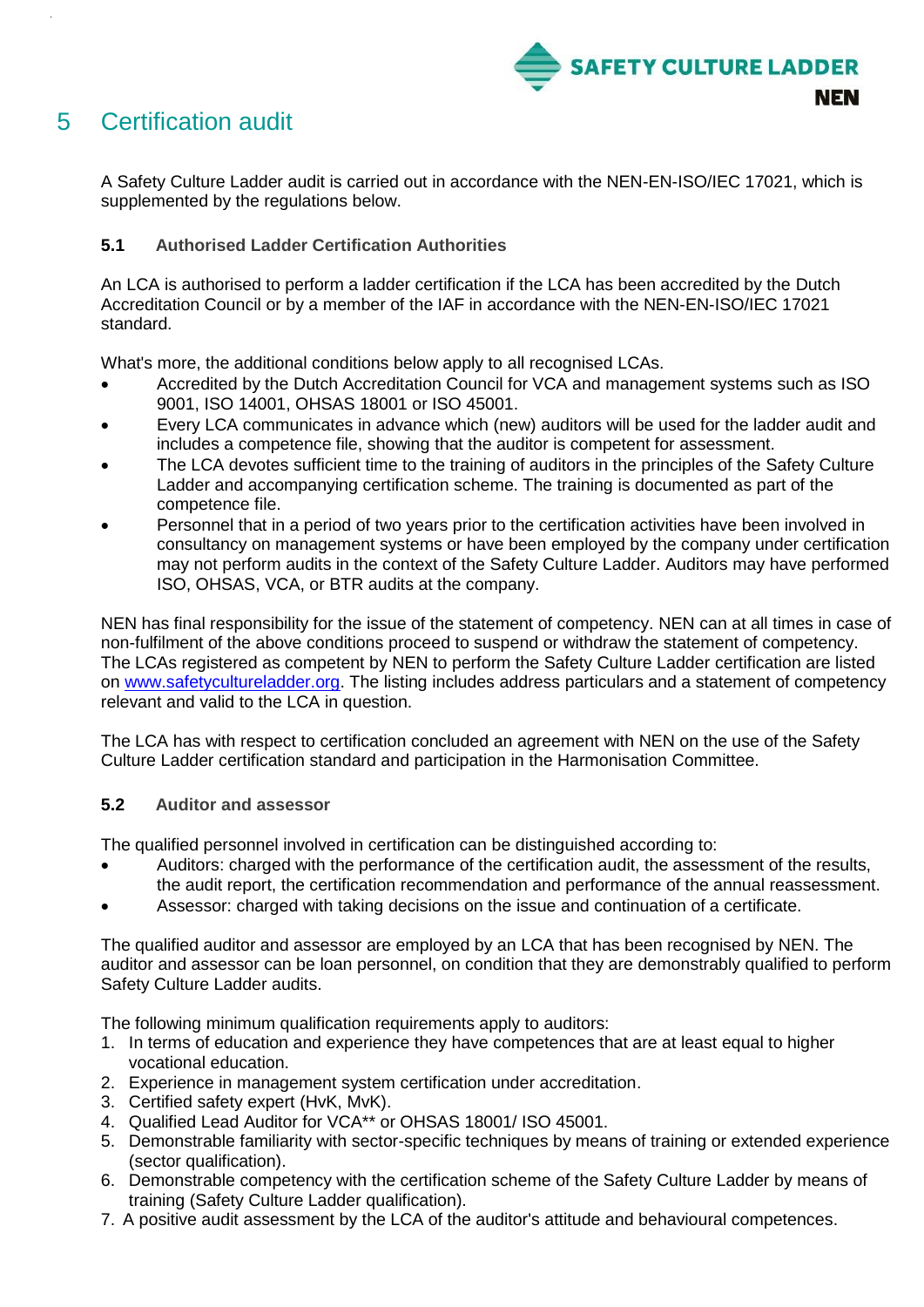

Annex C contains a further specification of the qualification requirements for auditors.

The audit report assessor must at least meet the following supplementary requirements:

- 1. Qualified assessor for VCA\*\* or OHSAS 18001/ ISO 45001.
- 2. 3 years demonstrable experience as Lead Auditor for management system certification.

### <span id="page-15-0"></span>**5.3 LCA ladder audit requirements**

- The LCA draws up an audit plan for every assignment. This plan details at least the following: ladder audit structure, ladder step, organisational boundaries (department, company, or legal structure), the number of employees, composition and division of tasks audit team, ladder audit programme and report.
- A ladder audit is carried out by a minimum of two auditors, of which one is appointed in advance as lead auditor. Auditors need not necessarily be employed by one and the same LCA.
- Four methods are used in the performance of the ladder audit:

| <b>Method</b>                          | <b>Objective</b>                                                                                                                                                |
|----------------------------------------|-----------------------------------------------------------------------------------------------------------------------------------------------------------------|
| Self-assessment by<br>company          | Self-assessment of quality requirements and criteria<br>in terms of safety awareness and safe working<br>practices.                                             |
| Analysis of self-<br>assessment by LCA | Analysing of factual data provided by company on<br>safety awareness.                                                                                           |
| Interviews by LCA                      | Verification of factual data, the self-assessment and<br>the factual implementation of quality criteria.                                                        |
| Observations &<br>Work Visit by LCA    | Observation of the application and enforcement of<br>safety awareness and behaviour in the work<br>environment and its significance within the<br>organisation. |

- Interviews are chosen to ensure that all layers of the organisation (from high to low) are addressed, with an emphasis on (operational) employees. The interviews are additionally chosen in such a manner that the results together with the observations in the work environment are verifiable in other (held) interviews.
- The performance of a ladder audit entails at least an on-site work visit by the LCA. A ladder audit solely on the basis of a desk review is insufficient and thus not acceptable.
- As regards the number of interviews and worksites to be visited, refer to the man-day table below.
- Scores are awarded to criteria on the basis of interviews, observations and verifications.
- The ladder audit is concluded with an audit report. This report presents the conclusions of the ladder audit as well as the end score (ladder step). A copy of this audit report remains with the LCA and will be submitted at the request of NEN.
- A ladder audit for Step 'N' also entails a ladder audit of lower steps with the minimum requirements of Step 'N'.
- If a company fails to achieve the required minimum scores during a ladder audit for Step 'N' , the company will not have Step 'N' on the Safety Culture Ladder and this does not automatically mean that the company has ladder step 'N-1'.
- The company has at least Step 1 of the ladder if it has a completed ladder audit and the ambition to further proceed up the Safety Culture Ladder.
- If an initiated audit cannot be (completely) performed due to circumstances and causes attributable to the company under audit, the audit must be completed within 3 months of the start of the audit.

### <span id="page-15-1"></span>**5.4 Certification man-day table**

As regards the time devoted to certification, the table below provides a guideline with a minimum number of man-days per establishment. The highest legal entity under certification is regarded as the establishment; the accompanying or underlying legal entities are regarded as branches.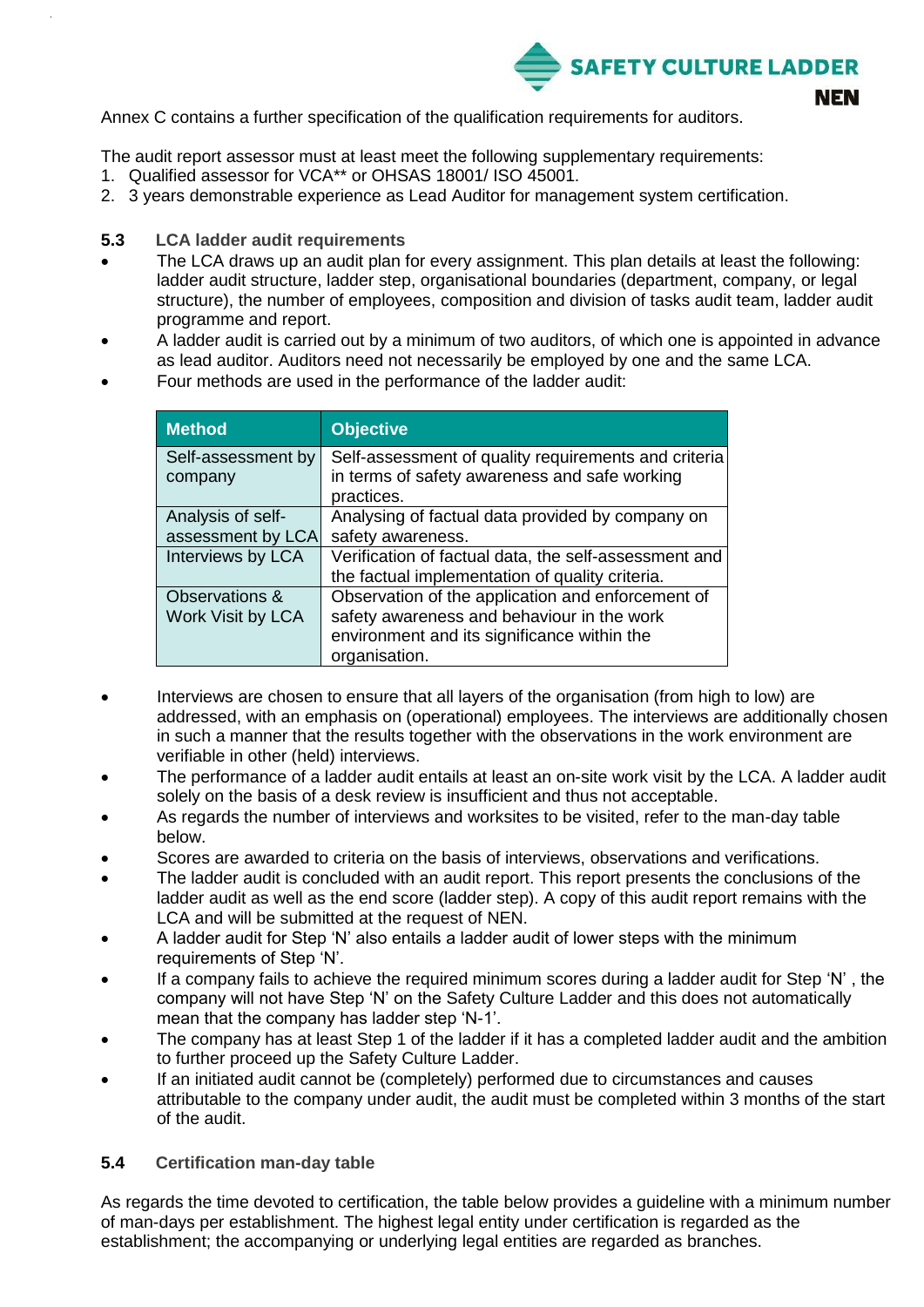

The table shows the certification audit for Step 2 of the Safety Culture Ladder, consisting of:

- Phase 1: assessment of the scale and structure of the organisation, drawing up an audit plan and initiating the audit report.
- Phase 2: initial certification audit of working practices and assessment of all questions on the ladder step.

| Number of<br>workers | <b>Audit term in</b><br>man days | <b>Number of</b><br>workers | <b>Audit term in</b><br>man days |
|----------------------|----------------------------------|-----------------------------|----------------------------------|
|                      |                                  | 1176-1550                   | 13                               |
| $1 - 65$             | See Table 5                      | 1551-2025                   | 14                               |
|                      |                                  | 2026-2675                   | 15                               |
| 66-125               | 6                                | 2676-3450                   | 16                               |
| 126-175              | 7                                | 3451-4350                   | 17                               |
| 176-275              | 8                                | 4351-5450                   | 18                               |
| 276-425              | 9                                | 5451-6800                   | 19                               |
| 426-625              | 10                               | 6801-8500                   | 20                               |
| 626-875              | 11                               | 8501-10700                  | 21                               |
| 876-1175             | 12                               | >10700                      | Continued                        |
|                      |                                  |                             | according to the                 |
|                      |                                  |                             | above                            |
|                      |                                  |                             | progression                      |

< Table 4>

The provisions below apply to the table:

- 1. In order to ensure objectivity, a certification audit (Phases 1 and 2) is performed by a team of two auditors.
- 2. Besides personal interviews, on-site visits are also made of projects in progress. All work awarded by clients to companies under audit can be assessed as long as it is representative in terms of number and type (large, small, complex, simple, standard, unique, etc.).
- 3. The total number of workers concern those of the establishment and relevant branches (falling under the scope of the certification audit). For determining the number of workers, apply the sum of own personnel + loan personnel, whereby the auditors determine which persons will be interviewed. The minimum number of persons to be interviewed is 0.6√M for the board, management, staff, etc., and 1.2√M for operational employees. M is equal to the number of workers.
- 4. The number of workers in the table must be viewed as a continuum rather than a stepped progression.
- 5. If the company on average has N projects simultaneously ongoing per year, the audit will visit and test at least 0.6√N projects, whereby the auditors determine which projects will be visited. The total number of projects concern the projects that are managed from the establishment and/or the branches to be visited, if applicable.
- 6. Branches can be visited at random according to the schedule below. In this, (X) stands for the total number of branches and  $(\sqrt{x})$  for the minimum number of branches to be visited. In the choice of branches, consideration should be given to:
	- does it offer a good reflection of the work performed under assignment;
	- safety risks and the related attitude and behaviour;
	- a representative image of the establishment as a whole.

| (X)      | $(\overline{\vee x})$ |
|----------|-----------------------|
| 2 < 6    | 2                     |
| 6 < 12   | 3                     |
| 12 < 20  | 4                     |
| 20<30    | 5                     |
| 30<42    | 6                     |
| 37  etc. |                       |

7. An audit is performed separately for certification under ISO/VCA/OHSAS, etc..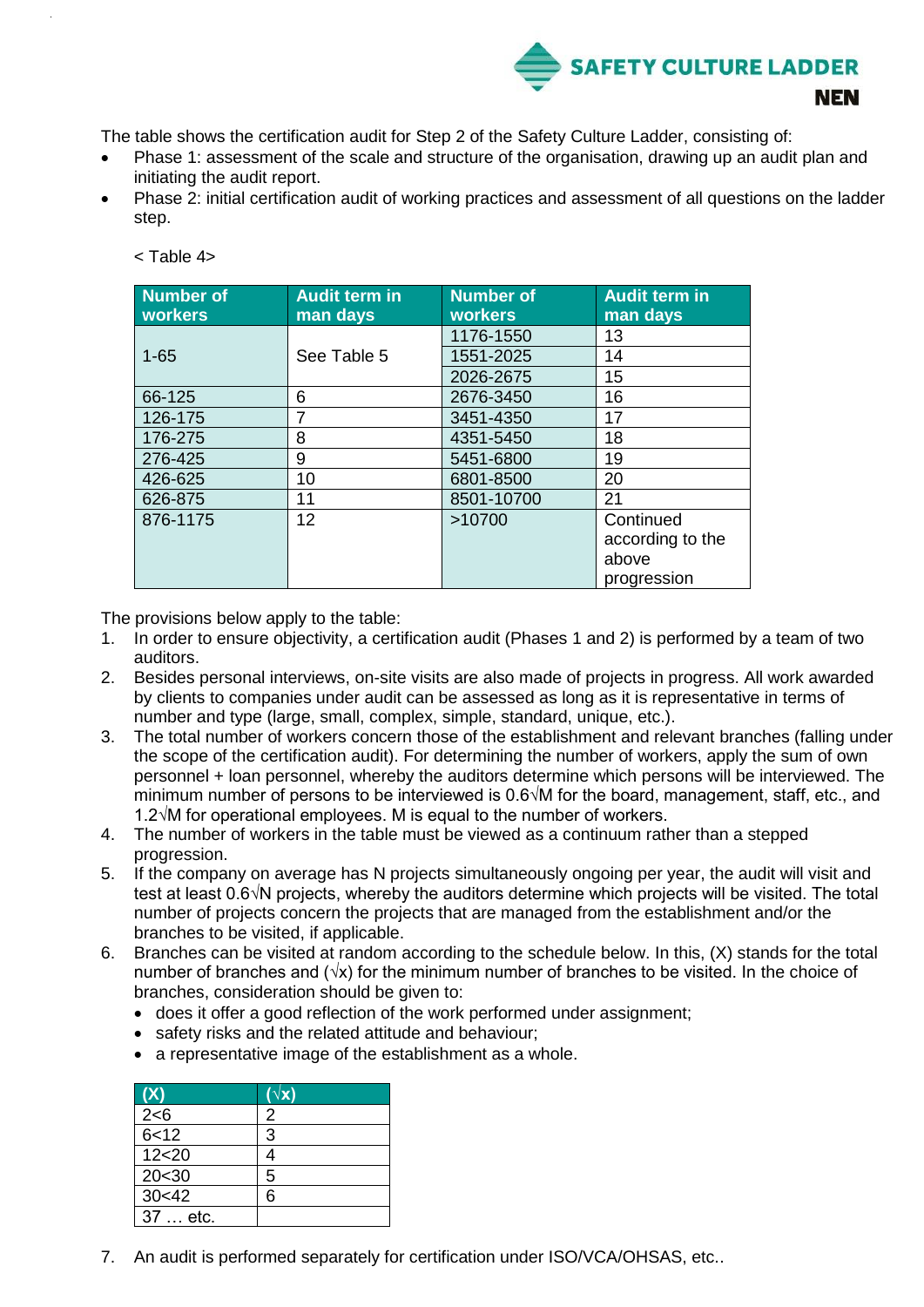

- 8. The audit term in man days applies to both the initial audit, the annual follow-up audit and audits for step progression.
- 9. A certification audit for Step 3 and higher also entails a certification audit of lower steps at the minimum requirements of the highest step under audit. The time devoted in man-days to the certification audit (see the table above) then increases according to the schedule below.
	- Step 3, factor 1.5;
	- Step 4, factor 2.0;
	- Step 5, factor 2.5.

### Small organizations

For companies up to 65 employees (both own and contracted) the following revised man-day table applies. The man-day table specifies the audit term in man-days per step.

| Number of<br>employees | Step 2<br><b>Audit term</b><br>in man-<br>days: | Step 3<br><b>Audit term</b><br>in man-<br>days: | Step 4<br><b>Audit term</b><br>in man-<br>days: | Step 5<br><b>Audit term</b><br>in man-<br>days: |
|------------------------|-------------------------------------------------|-------------------------------------------------|-------------------------------------------------|-------------------------------------------------|
| $5 - 10$               | 2                                               | 3                                               |                                                 | 5                                               |
| $11 - 25$              | 3                                               |                                                 | 5                                               | 6                                               |
| $26 - 35$              | 3                                               | 5                                               | 6                                               | 8                                               |
| 36-50                  | 4                                               | 6                                               | 8                                               | 10                                              |
| 51-65                  | 5                                               | 8                                               | 10                                              | 13                                              |

<Table 5>

Provisions 1 to 8 of Table 4 also apply to the man-days in this Table 5 and, in addition, the following provisions:

- 1. The Safety Culture Ladder is applicable to companies with at least 5 employees. The lower limit of 5 employees applies to a full certification audit and to an experience audit
- 2. Group interviews are permitted for organizations up to 10 employees.
- Note: For an experience audit at a company up to 65 employees, which is performed as standard against the requirements of step 3, the minimum of 3 man-days and the other specifications under the heading Experience audit in paragraph 5.11 Audit process also apply.

### <span id="page-17-0"></span>**5.5 Unannounced work visits**

The purpose of an unannounced work visit is to better determine additionally whether an organization meets the requirements of the Safety Ladder in daily practice 'at an arbitrary moment'. The unannounced work visits serve in this way to verify visibly internalized safety behavior in practice. An unannounced work visit will take place during the (annual) audit for (re)certification applying from step 4. The certification body will offer an audit on step 3 to plan an unannounced work visit. The contractor ultimately decides whether or not he wants to include this.

### **How is it done**

The audit team will ask on a random day during the audit which work is in progress (together with the audit supervisor of the organization to be audited) and will then independently go to a work location for an unannounced work visit. Internal works can also be selected for work visits.

An unannounced work visit mainly contains observations, but sometimes also interviews. Observations serve to be able to see if one is working safety consciously. There is the possibility to engage with employees if necessary. It is not the intention to conduct extensive conversations, but rather a short conversation in order to be able to get more feelings (background) about behavior. These conversations can preferably be held during the break or before or after work.

The way in which these interim unannounced work visits take place depends on the type of organization. In general, the following principles apply:

- Implementation organization  $\rightarrow$  observe activities at the (construction) sites.
- Service organization  $\rightarrow$  observe activities at the construction sites (if applicable), observations of employees at the office (tours and addressing employees) and meetings (attendance).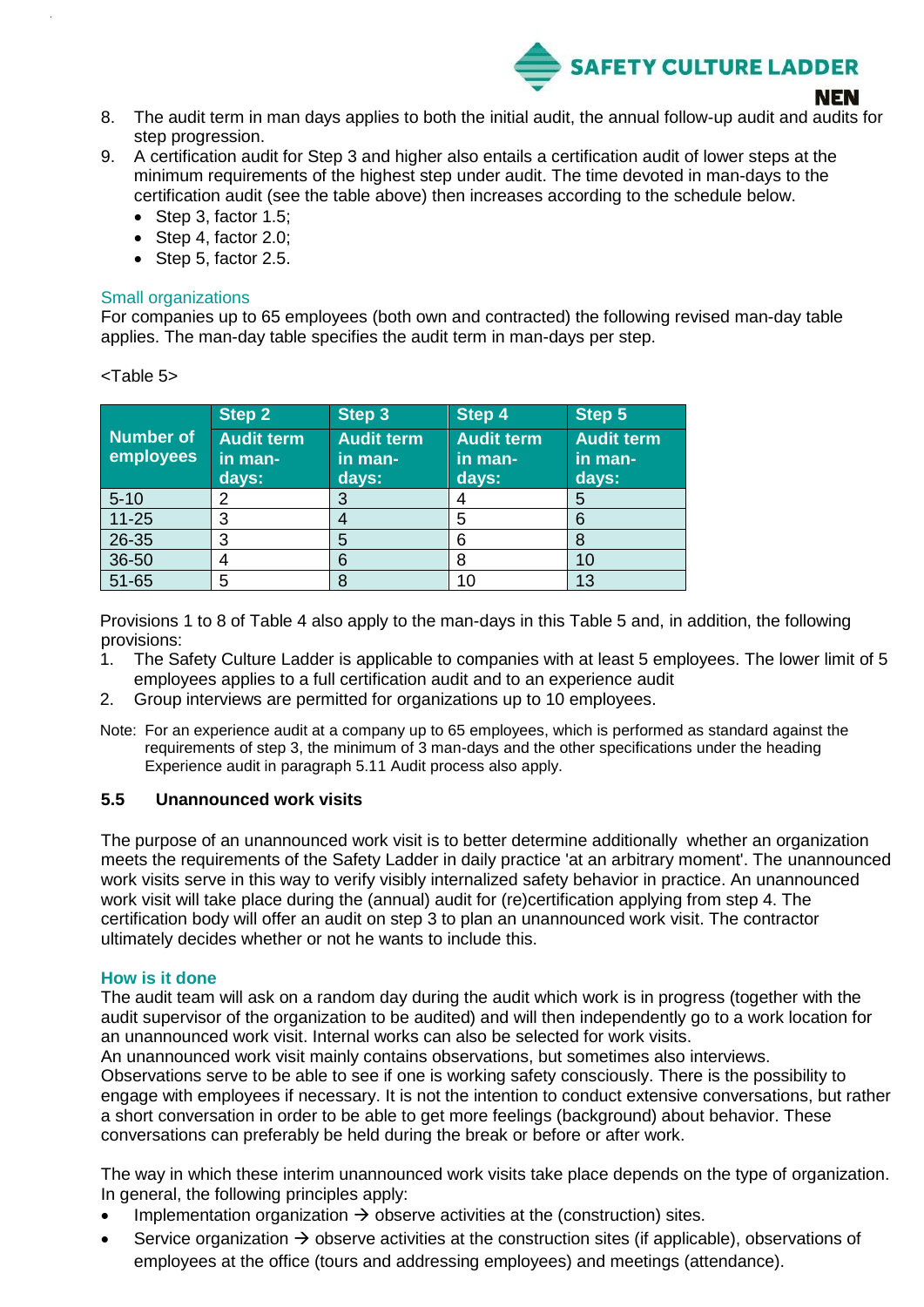

The intention is to observe the employees as much as possible in their natural work habitat.

### **Planning**

In accordance with paragraph 5.5 the number of work visits is determined within the fixed audit time, included unannounced work visits. At least 1 of them will be visited unannounced. For small organizations (10 FTE or less), the time taken for this unannounced work visit is a maximum of half a day.

### **Reporting and effect**

No separate report is made of the unannounced work visit. The findings are part of the standard report, as specified in paragraph 5.9. The scoring on the unannounced work visits is part of the total per company characteristic and the overall total. The results of the unannounced work visits by themselves can't lead to conclusions about obtaining or maintaining a step.

### <span id="page-18-0"></span>**5.6 Scores**

The scores attainable for each criterion are stated in the certification scheme. A maximum score can only be awarded if the criterion is fully and demonstrably complied with.

If a criterion is only met in part, the auditors will award a score that, based on the expert judgement of the auditors, corresponds with the degree in which the criterion is demonstrably complied with. For this a spread is applied between largely (80%) and partially (40%).

### <span id="page-18-1"></span>**5.7 Attendance**

NEN is invited to attend ladder audits. By attending, NEN wishes to acquire insight into the competences of the deployed audit teams.

NEN can moreover determine whether the decision and assessment process of the auditors is adequately harmonised between the various LCAs. Notice of a pending ladder audit is sent at least 10 working days before commencement of the audits by the LCA to NEN. This notice will contain at least the following information:

- A clear description of the "organisational boundaries" indicated by the company.
- An audit plan drawn up by the LCA (only the main points; date and location of the audit, which actions, who, when, where).
- Information on the relevant auditors (specifying lead auditor, if applicable).

An attendance is carried out at each newly qualified auditor during the first audit. After the first attendance of a newly qualified auditor, a follow-up attendance takes place at least once every 4 years, unless major concerns have been identified during an attendance. In this case, an additional attendance will take place.

NEN will at least 3 working days before commencement inform the LCA whether or not it will attend the audit and if so, by whom. NEN can decide to replace the attendance by the company with a review of the LCA.

NEN will act as observer during the attendance and will thus not interfere with or be involved in the audit process by the LCA. This will, however, not prevent NEN at fixed times from exchanging information with the LCA auditors, requesting additional information, etc. Such interventions will, however, only take place outside the presence of the client (company). This may make it necessary to schedule extra time in the audit planning. The LCA ensures that the presence and objective of the attendance, as well as the task/function of the observer, is clearly explained to the company in advance. NEN will treat all information provided during the attendance as confidential. NEN will refrain during the audit from expressing any opinions on the scores to the LCA (or the client).

NEN will draw up an attendance report for every attendance. The attendance report drawn up by NEN will focus only on the main points (professional and harmonisation aspects). This attendance report can serve as input for improvement measures by the LCA. General observations regarding harmonisation will be anonymised and discussed during the harmonisation consultation with the LCA auditors.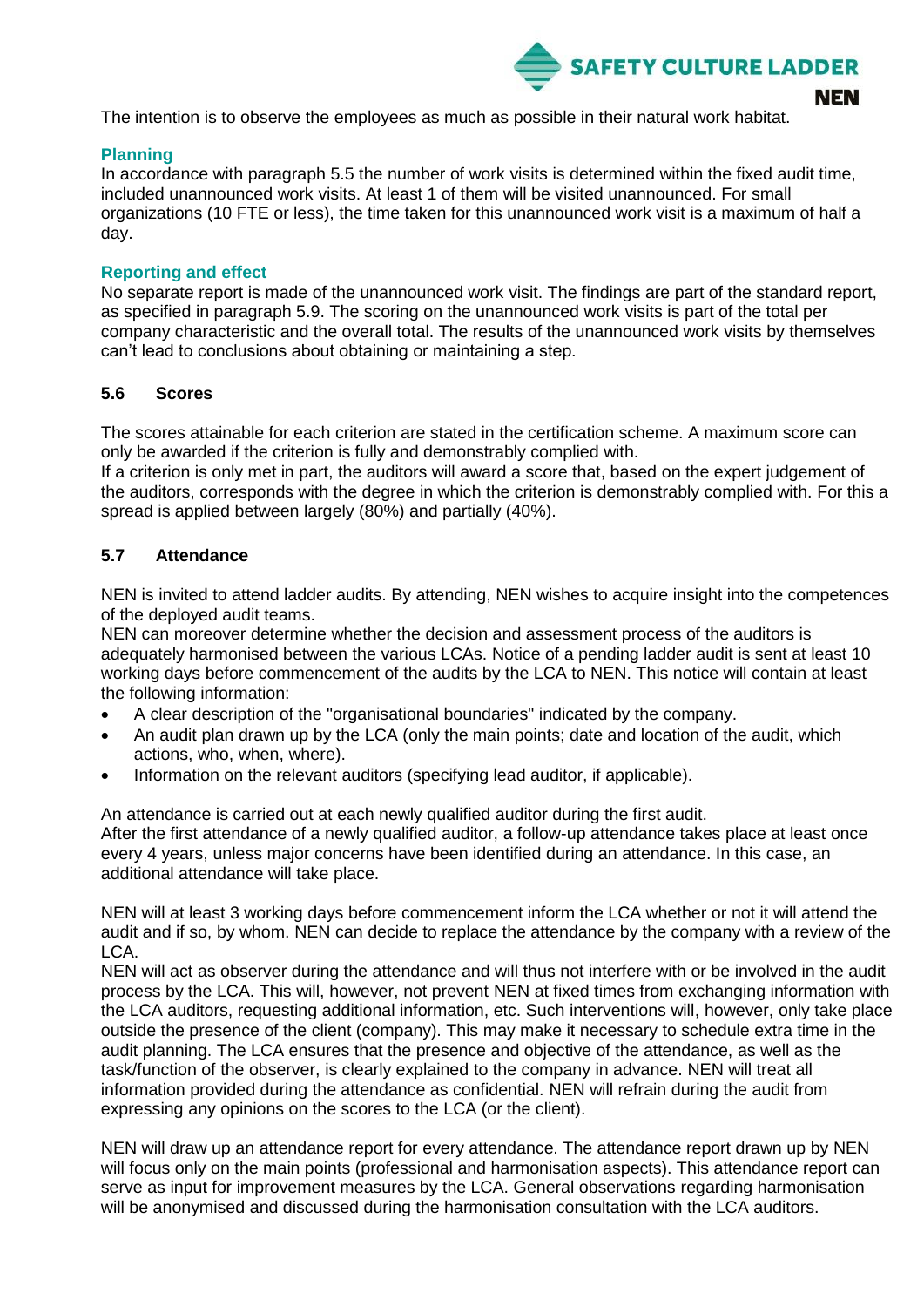

### <span id="page-19-0"></span>**5.8 Audit report**

The audit reports will express at least the results of the requirements of the Safety Culture Ladder and state which step of the ladder has been audited.

The failure of the company to (demonstrably) comply with the requirements is set out separately in the audit report. Every audit report will contain the auditor's conclusion regarding the step on the Safety Culture Ladder. The audit results may only lead to a positive report if the minimum requirements of the step have been complied with. A positive audit report will specify the attained step and make a recommendation to the LCA to grant or revise the step on the certificate.

The decision by the LCA to issue a certificate is taken on the basis of:

- 1. A complete audit report with positive conclusion on the attained step and a certification recommendation.
- 2. Generally compulsory appendices such as a statement by the board on the activities and company entities, possibly accompanied by a copy of the (legal) organisational structure as included in the annual auditor's report.
- 3. Specific compulsory appendices such as the assessor's report on the audit report, notes and findings of auditors, substantiation of scoring by auditors.

The report will be made available by the LCA to the board of the company no later than 15 working days after the final audit day. The audit report forms an intrinsic part of the certificate to substantiate the step on the Safety Culture Ladder. The audit report is confidential and does, in itself, not provide proof to third parties that the company meets the requirements of the Safety Culture Ladder.

NEN has no influence on the audit report and the audit results. NEN is not provided with a report. NEN is permitted to inspect audit reports at random for the purpose of LCA/auditor assessment and in case of complaints by audited companies.

### <span id="page-19-1"></span>**5.9 Issue of certificate**

The certificate bears the title: "Safety Awareness Certificate Step *N* ", whereby *N* can have the value 1, 2, 3, 4 or 5. A certificate reflects the highest obtained step and the date on which the certificate was issued. Every certificate is a unique document, with format A4 and a unique number. This number is generated by the LCA. The LCA issues the certificate to the company. The certificate has a fixed format. The certificate states at least:

- 1. The legal name, address with place of establishment and the registration number with the Chamber of Commerce of the business entity/entities falling under the certification of the Safety Culture Ladder.
- 2. The name of the LCA as stated in the certificate of competency.
- 3. The achieved step on the Safety Culture Ladder (Step 1, 2, 3, 4 or 5).
- 4. The name and signature of the assessor. This assessor must be known to NEN in accordance with the statement of competency (see Chapter 5.2).
- 5. A reference to the version number of the applied certification scheme of the Safety Culture Ladder.
- 6. The date of the first issue and the date of change.
- 7. The statement: This Safety Awareness Certificate is registered under number xx (number to be generated by LCA) on [www.safetycultureladder.org.](http://www.safetycultureladder.org/)
- 8. The certificate issued by an LCA is registered by the LCA with NEN for publication on [www.safetycultureladder.org.](http://www.safetycultureladder.org/)

### <span id="page-19-2"></span>**5.10 Validity of certificate**

A "Safety Awareness Certificate Step *N* " issued by an LCA has unrestricted validity from the date of issue, subject to the condition of an annual reassessment, showing that the company still complies with the requirements of Step N of the issued certificate. From 10 to no more than 12 months after certification, recertification is required in order to continue the validity of the original certificate. In case of an assumed rise up the ladder, a company may request a new ladder audit from an LCA. Such a request may not be made sooner than six months after receiving the certificate.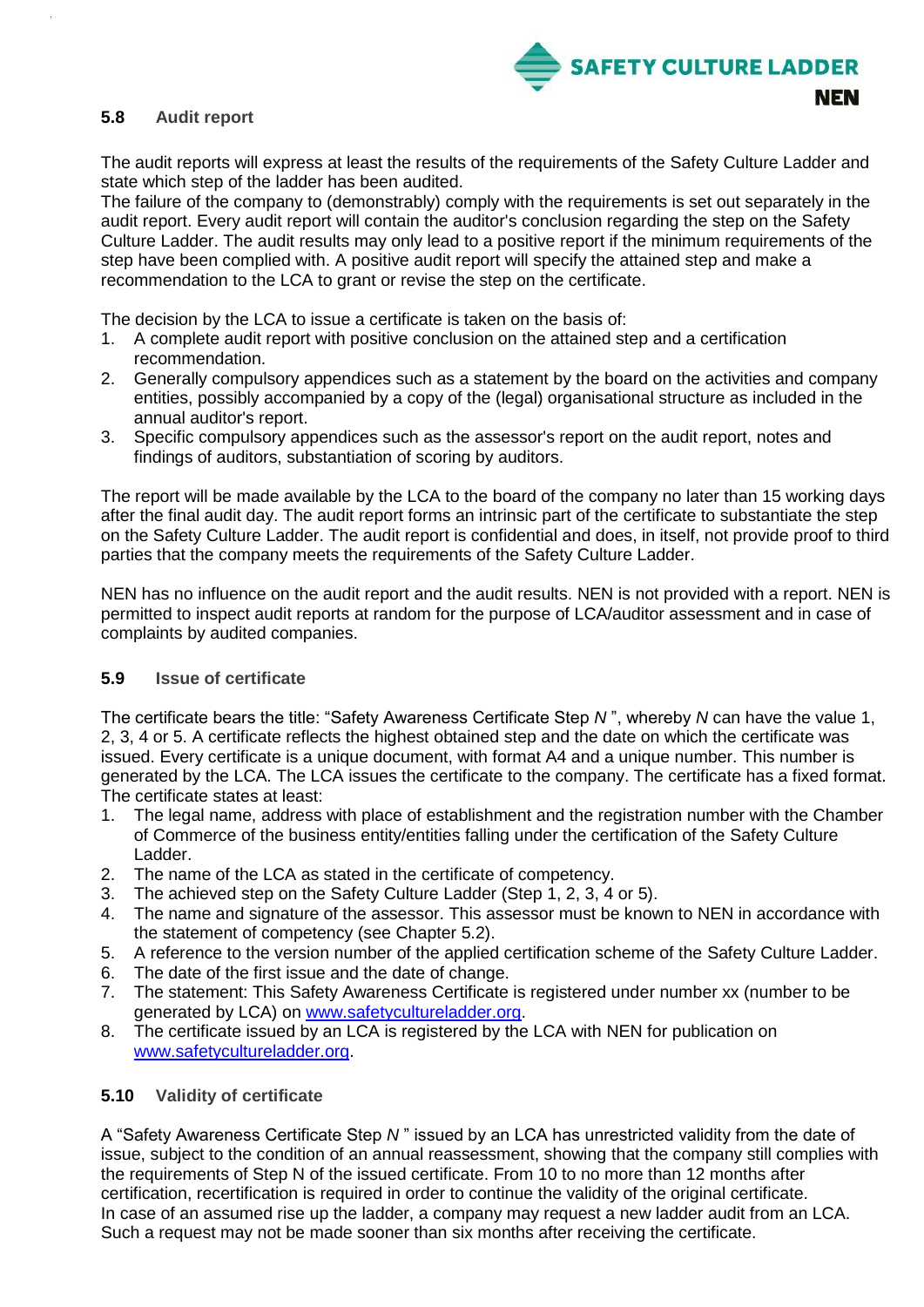

### NEN

If a company does not (any longer) meet the requirements, the company can within a period of 13 weeks perform an extra audit to show that the first audit contains a measurement error and that the requirements are indeed met. The review will then focus specifically on the company aspects that were supposedly 'wrongly' assessed. The LCA will draw up an audit plan for this.

If the  $2<sup>nd</sup>$  measurement also shows that the company does not (any longer) comply with the requirements, the company will lose its certificate for Step N and and will – on the basis of the recommendation of the LCA – be certified for a lower step. It is not permitted to change LCA or auditors during the term of 13 weeks. A change is permitted thereafter on condition that the company communicates such to NEN in advance.

### <span id="page-20-0"></span>**5.11 Audit process**

### Certification audit

A certification audit is a complete audit. It is irrespective whether it concerns an additional certification audit for a (higher) ladder step or an annual recertification that shows whether or not the company still meets the requirements.

Every certification audit will be completed within 13 weeks (1 quarter). Phase 1 of the audit is regarded as start time. The certification audit is completed on issue of the certificate. No change of LCA is permitted during this period. If a certification audit is not completed within the period of 13 weeks, the audit is invalid and no legal certificate can be issued. If a company still requires a valid certification, a completely new certification audit will have to be carried out. The company is at that time free in its choice of LCA.

The certification audit will be aborted in case of significant changes during the certification audit (reorganisations, etc.) as a result of which the original scope of the audit is no longer representative. If the company wishes to receive a valid certificate on the basis of the new/changed scope, a completely new certification audit will be scheduled. The company is also at that time free in its choice of LCA.

### Experience audit

An experience audit offers the company the possibility of 'testing' whether certain company aspects meet the requirements and to gain experience with a Safety Culture Ladder audit. The experience audit is limited in scale and does not produce a score or certificate. The scale is set at 40% of a complete certification audit with a minimum of 1,5 man-days per auditor (total of 3 man-days). The audit covers at least the board, management and operational personnel, whereby 1 work visit will be carried out. The experience audit is performed as standard against the requirements of Step 3. The LCA is not permitted to make any statements with respect to whether or not the requirements of the step have been complied with.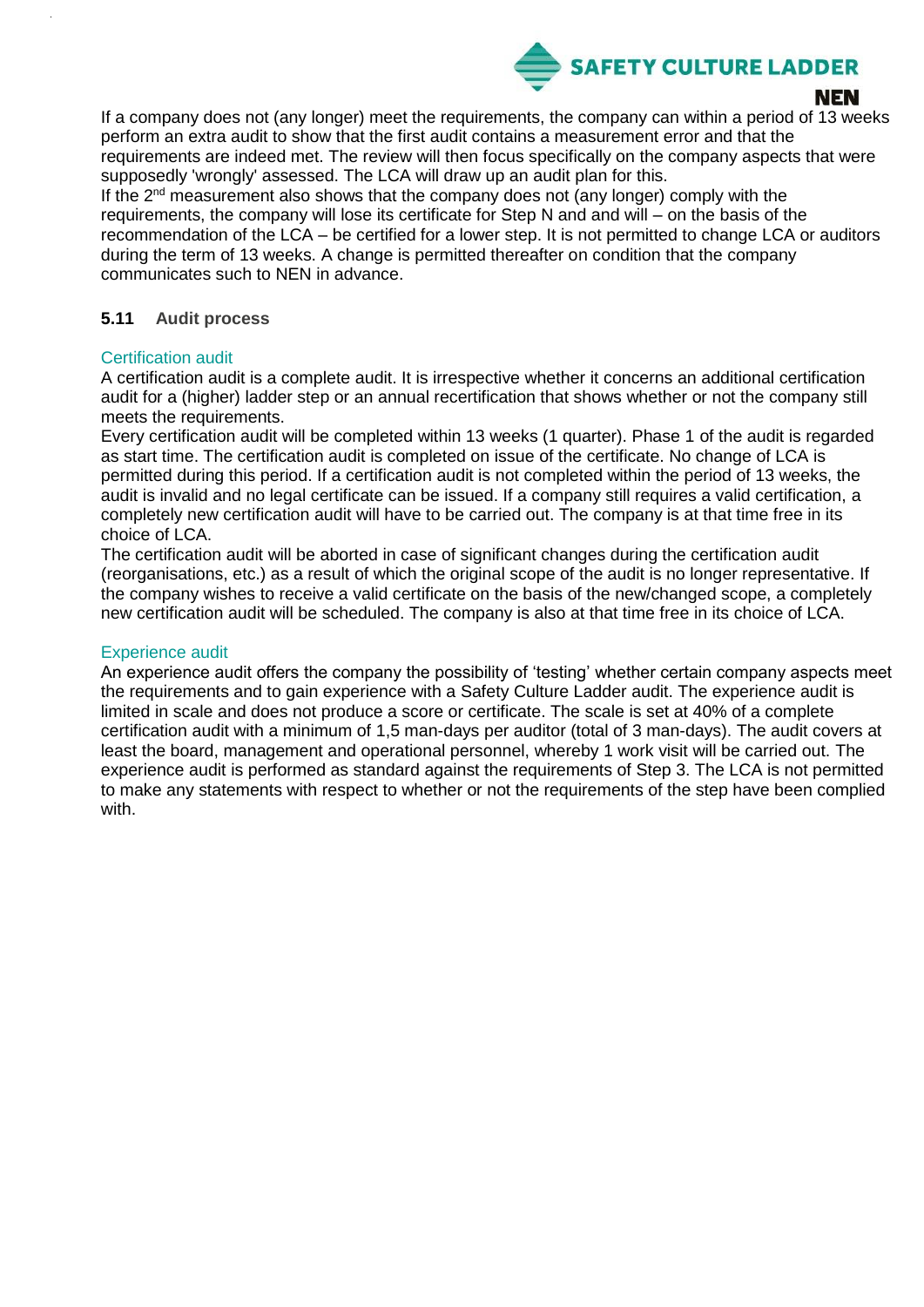

# <span id="page-21-0"></span>6 Organisation

### <span id="page-21-1"></span>**6.1 Who manages the ladder**

ProRail was owner and manager of the Safety Culture Ladder since 2012. Due to the transfer of the management of the Safety Culture Ladder from ProRail to NEN (Netherlands Standardization Institute) the ownership is also passed on to NEN.

As of July 1, 2016 NEN is responsible for it's use, continuous development, management of the certification scheme and the extension to other clients and new sectors.

NEN has established a Board of Stakeholders (BoS) as the main decision making body of the system. And for the operational implementation it has established a technical Committee of Experts (CoE). NEN provides the overall scheme and project management and secretariat.





Figure 5 shows the organizational structure of the Safety Culture Ladder. The composition of the structure of the Safety Ladder is as follows :

- The *Board of Stakeholders* (BoS) acts as the main decision-making body of the system and and governs the the management and development of the Safety Culture Ladder system. The BoS is a broad assembly of procurers, businesses, science institutions and civil society organizations and is led by an independent chairman at board level. The Board consults (interested) clients, contractors and other relevant (professional) organizations on new developments. For the management and development of the Safety Culture Ladder the BoS is supported and advised by the Committee of Experts and NEN.
- The *Committee of Experts* (CoE) is the operational committee of the Safety Culture Ladder. The Committee of Experts is primarily responsible for keeping the certification scheme up to date and functions as the contact for the Ladder Certification Authority (LCA) regarding interpretation issues and other issues. The Committee of Experts is represented by clients and contractors. Members of the Committee of Experts shall be appointed in a personal capacity. In case of organizational changes interested parties may nominate other representatives.
- The *Harmonization Platform CIs* is composed of delegates from LCAs that signed a license agreement with NEN. The delegates need to be involved in the certification process as (lead) auditor or a person who takes the certification decision (assessor). LCAs also assess companies on the basis of this harmonization. Interpretations problems or audit issues can be submitted to NEN by the LCAs together with the company (as a customer of the LCA). If necessary the Manual can be adjusted.
- When necessary an *Interpretation Working Group* can be established in which technical experts from clients, contractors and certifying institutions participate. The Board of Stakeholders must approve the composition of the Working Group. The Working Group members may be part of the Committee of Experts.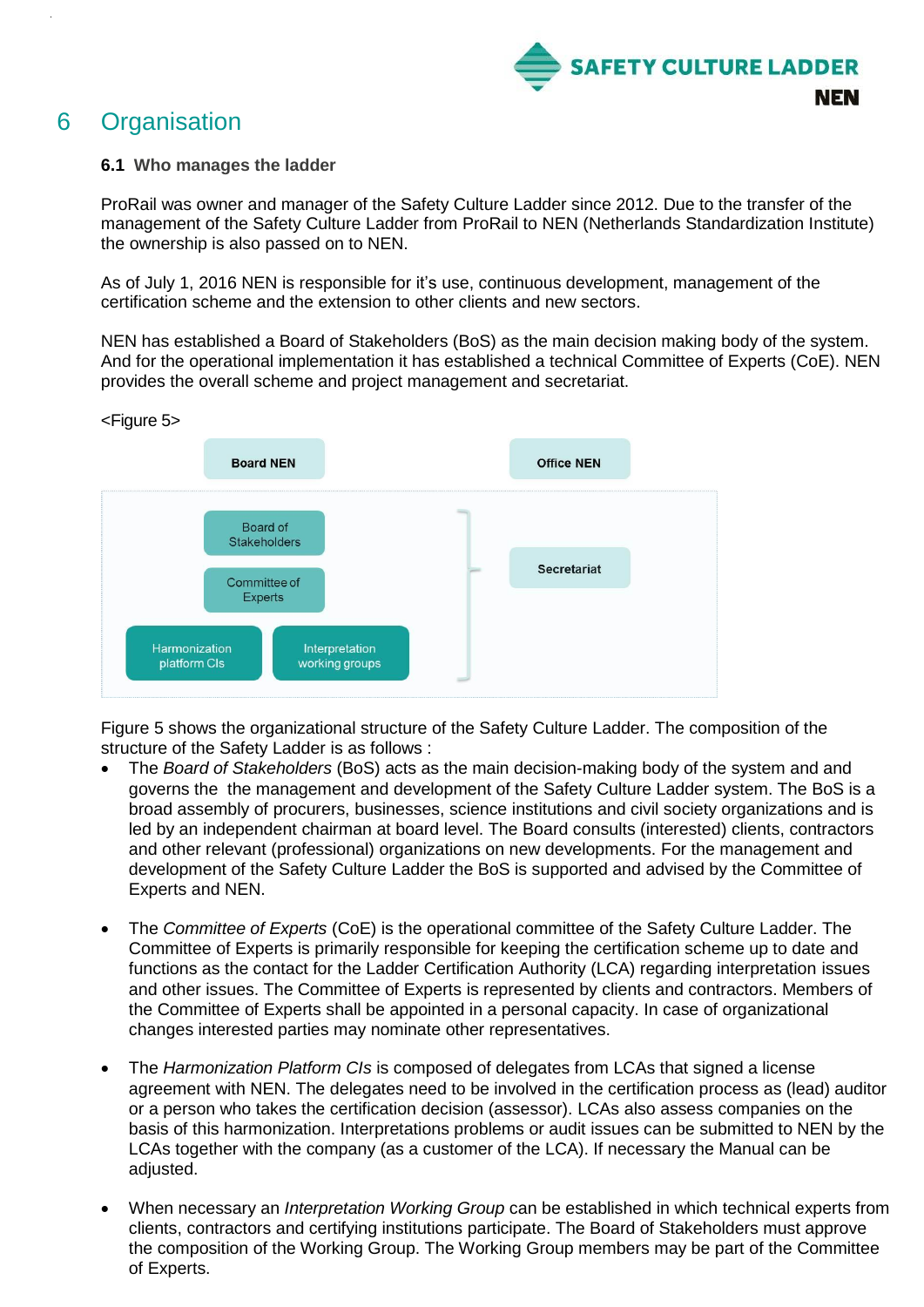

### <span id="page-22-0"></span>**6.2 Financing**

The Safety Culture Ladder is a market initiative. The ladder is thus not supported by subsidy or government involvement. The principle of the ladder is that all companies and organisations involved jointly finance the ladder and contribute proportionately to the costs of the ladder, which include the site, the helpdesk, the further development, the supporting of initiatives, the management of the certification scheme, the administration, etc.

Active use of the Safety Culture Ladder thus requires a modest contribution, which will be kept as low as possible.

Contributing parties are all companies and organisations that actively use the ladder as an instrument for:

- Tendering;
- certification of the own company/organisation;
- other commercial activities (such as consultancy, training, research, certification, etc.).

Use of the Safety Culture Ladder should consequently generate sufficient income to ensure that the ladder remains up-to-date and applicable in the future. Income will thus consist of:

- Payments by all companies that undergo certification, per issued certificates and per annual audit.
- Payments by companies who offer paid services and products related to the Safety Culture Ladder.

An overview of the payments and tariffs can be found on [www.safetycultureladder.org.](http://www.safetycultureladder.org/)

### <span id="page-22-1"></span>**6.3 Document/version management**

NEN is responsible for the development and management of the certification scheme and manual of the Safety Culture Ladder. The existing versions are developed and adopted by the Committee of Experts and endorsed by the Board of Stakeholders. Comments and suggestions regarding the documents of the Safety Culture Ladder can be submitted to NEN.

The current versions of the document are published on [www.safetycultureladder.org.](http://www.safetycultureladder.org/) All previous versions lapse as a result.

### <span id="page-22-2"></span>**6.4 Information and advice**

All required formal information on the certification processes is contained in the manual. The latest version of the Safety Culture Ladder manual as published on www.safetycultureladder.org applies. You are therefore advised to regularly check [www.safetycultureladder.org](http://www.veiligheidsladder.eu/) whether an updated version of the manual applies.

Contact also be sought with any of the recognised LCAs for further information on or support in preparing for certification, etc.

### <span id="page-22-3"></span>**6.5 Complaints**

Complaints, comments and suggestions regarding the scheme or the relevant LCA can be submitted in writing to NEN.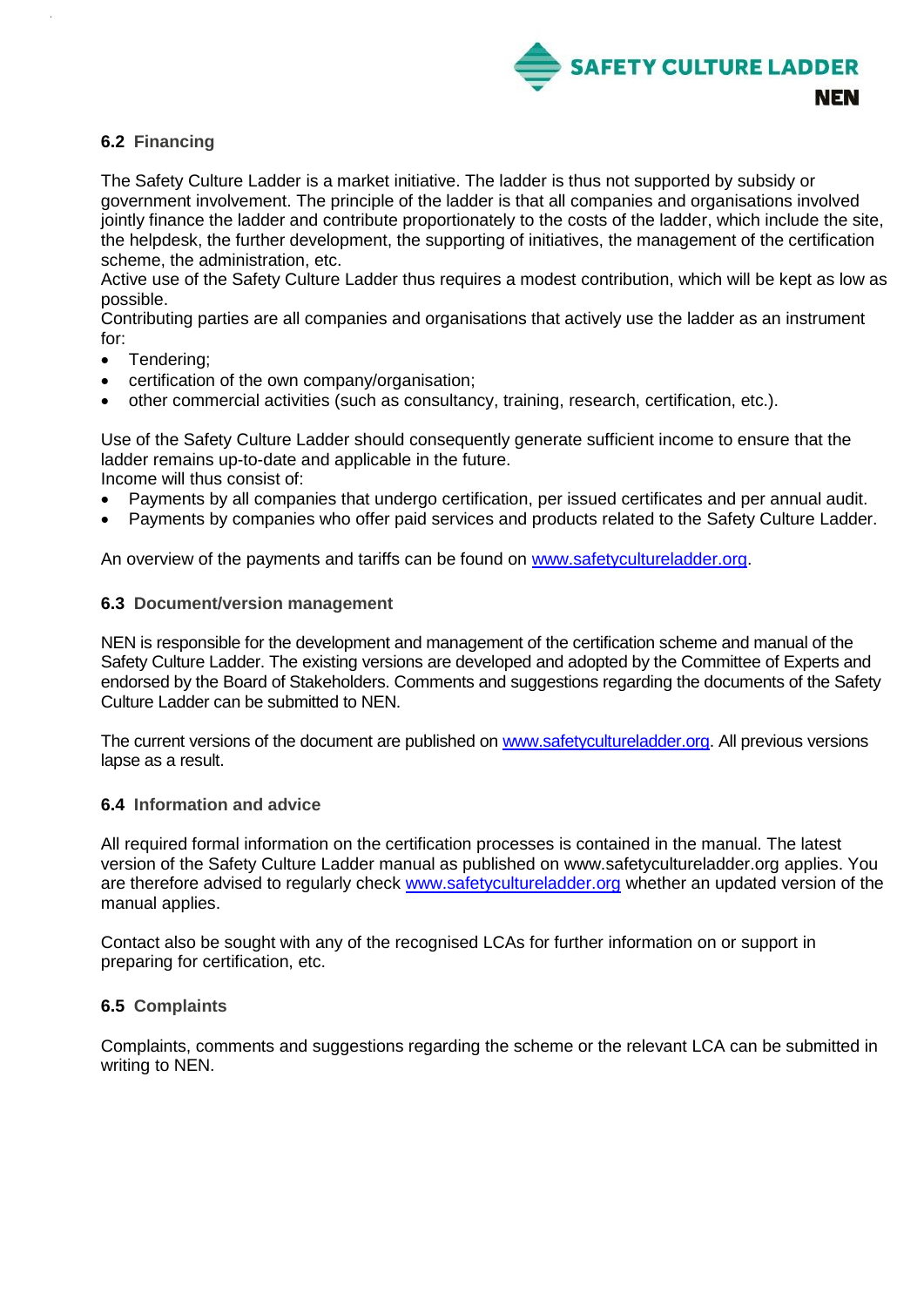

### <span id="page-23-0"></span>**Annex A Use of name Safety Culture Ladder**

With brands and systems, it is always of great importance to prevent proliferation or fading of a concept. The risk appears that a concept as the NEN Safety Culture Ladder is misused and that uncertainty about the name, the content and the objective arises in the market. The Dutch Name Veiligheidsladder and the logo is nationally and internationally registered. The international name is Safety Culture Ladder. The Board of Stakeholders, together with NEN, supervises the use of the system in the market. Establishing documents and sector implementation are assigned to the board of stakeholders. Anyone who wants to develop initiatives regarding the Safety Culture Ladder that does not comply with the regular certification process, is explicitly requested to contact NEN to coordinate content and implementation.

### <span id="page-23-1"></span>**Integration into logos of LCAs**

The name Safety Culture Ladder may be integrated into the logo of an LCA. This enables clients to communicate about certified standards in a coherent way. This refers to the use of stationery, brochures and advertisements of the LCA or of a certified client of a certain LCA. This should not imply or provoke the suggestion that the logo covers a broader scope than what the certificate has been granted for. The achieved step must explicitly be mentioned within the logo. For own use of the logo and the use by certified clients, the LCA has developed a procedure that regulates conditions for the use and control and sanctions. The logo may only be used after approval based on an assessment of the logo and the required procedure executed by NEN on behalf of the Board of Experts.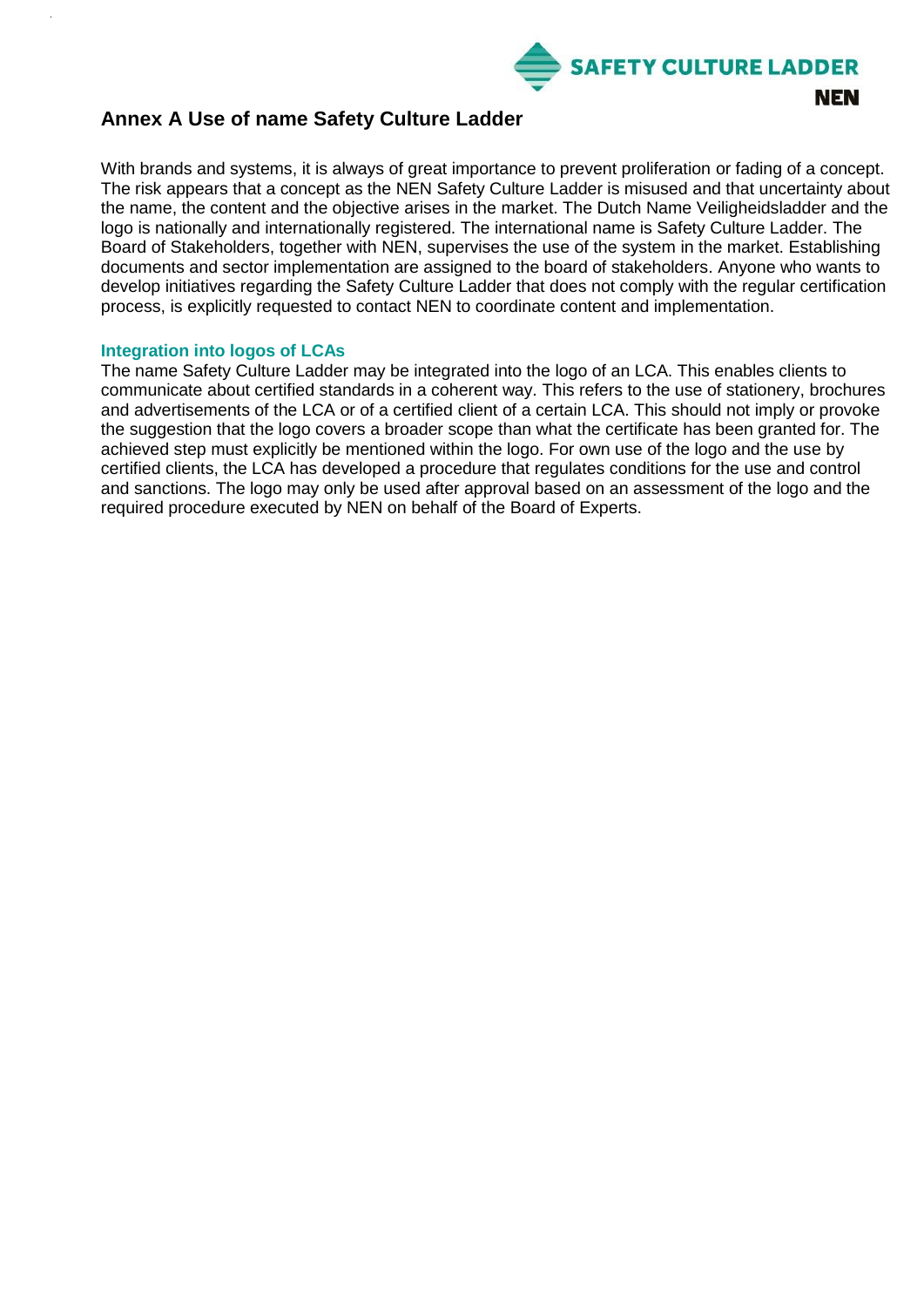

### <span id="page-24-0"></span>**Annex B Use of logo Safety Culture Ladder**

The logo NEN Veiligheidsladder/Safety Culture Ladder is registered nationally and internationally and property of the NEN foundation. The logo may only be used in the layout and typographical executions as prescribed and provided by NEN. Figure 1 and 2 give examples of the Dutch and the English logo. The logo may not be used in a way that suggests that NEN is responsible for the outcome of an investigation or the approval of an investigation. In case of incorrect or improper use of the logo of the NEN Safety Culture Ladder, NEN may choose to take measures.



Figure 1: Dutch Logo **Figure 2: English Logo** 

### <span id="page-24-1"></span>**Use of the logo by LCAs**

A designated Ladder Certification Authority (LCA) holding an agreement with NEN may use the logo of the Safety Culture Ladder in expressions (printed or digital) that are directly related to activities in the context of the Safety Culture Ladder, such as:

- The logo may be used on certificates;
- stationery, tenders, audit reports and likewise, if they are related to the certification according to the NEN Safety Culture Ladder;
- documentation and brochures if they are related to the certification according to the NEN Safety Culture Ladder;
- communication for and during congresses, seminars and likewise;
- websites and digital applications.

### <span id="page-24-2"></span>**Use of the logo by Knowledge Partners**

Recognized Knowledge Partners holding an agreement with NEN may use the logo of the Safety Culture Ladder in expressions (printed or digital) that are directly related to the Safety Culture Ladder Knowledge Platform activities, such as:

- documentation and brochures related to the Safety Culture Ladder;
- communication for/ during congresses, seminars and likewise when related to the Knowledge Platform;
- websites and digital applications regarding the Knowledge Platform.

### <span id="page-24-3"></span>**Use of the logo by certified companies**

Certified companies may use the logo in expressions (printed or digital) that are directly related to their certified status. The condition is that the LCA (Ladder Certification Authority) and the achieved step (stated on the certificate) are mentioned.

### <span id="page-24-4"></span>**Use of the logo by other parties**

The logo may be used by third parties during presentations and such, if those are related to the system. The logo may not be used in a way that could incorrectly suggest that the party in question is connected to the Safety Ladder as LCA, Knowledge Partner, ladder certified organization or scheme manager.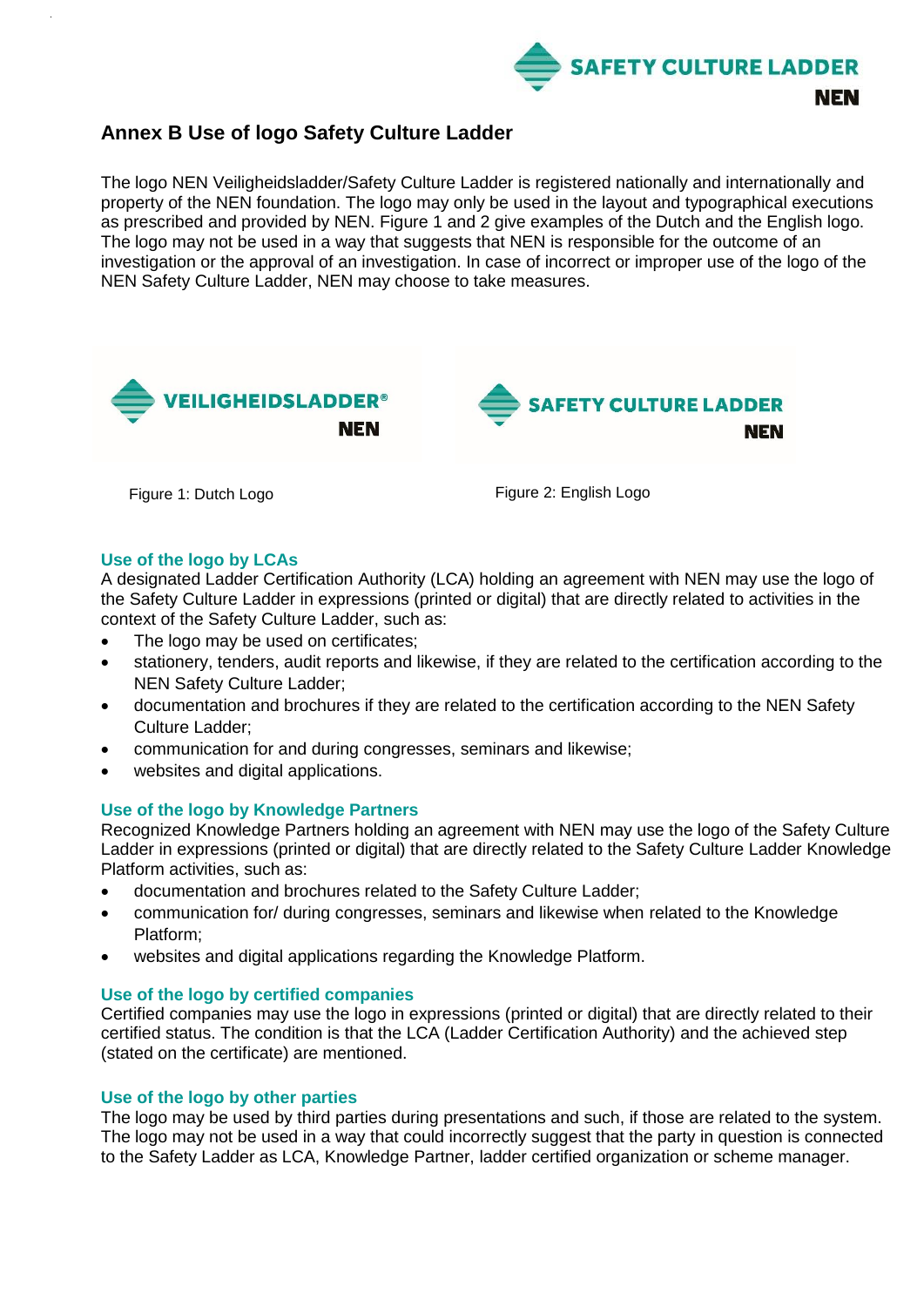

# <span id="page-25-0"></span>**Annex C Qualification requirements**

### **Requirements knowledge and education**

 $\ddot{\phantom{a}}$ 

| <b>From</b><br>step: | <b>Requirement</b>                                                                                     | <b>Criteria</b>                                                                                                                                                                                                       | <b>Review</b>                                                                                   |
|----------------------|--------------------------------------------------------------------------------------------------------|-----------------------------------------------------------------------------------------------------------------------------------------------------------------------------------------------------------------------|-------------------------------------------------------------------------------------------------|
| 1                    | Level of working and<br>thinking that is at least<br>equal to higher<br>professional<br>education.     | Completed higher vocational<br>education or equivalent through<br>education or experience                                                                                                                             | Diploma<br><b>CV</b><br>$\bullet$<br>Assessment (optional)                                      |
| 4/5                  | Level of working and<br>thinking that is at least<br>equal to higher<br>professional education.        | Certified Safety Expert (HVK) or<br>equivalent through education or<br>experience                                                                                                                                     | Diploma<br>$\bullet$<br><b>CV</b>                                                               |
| $\mathbf{1}$         | Knowledge and<br>understanding of<br>managing safety risks                                             | Certified Safety Expert (MVK or<br>HVK) or equivalent through<br>education or experience                                                                                                                              | Diploma<br>$\bullet$<br><b>CV</b>                                                               |
| 1                    | Knowledge of general<br>characteristics of<br>human behaviour                                          | Completed education or training or<br>equivalent through experience.                                                                                                                                                  | <b>CV</b><br>$\bullet$<br>Attendance<br><b>LCA</b> reviews                                      |
| 1                    | <b>Qualified Lead Assessor</b>                                                                         | <b>Completed Lead Assessor Course</b>                                                                                                                                                                                 | Diploma<br>$\bullet$                                                                            |
| 1                    | Competency with the<br>principles and contents of<br>the Safety Culture Ladder                         | Auditor has knowledge of:<br>• Certification scheme Safety Culture<br>Ladder<br>• Auditor Guideline Safety Culture Ladder<br>• Manual Safety Culture Ladder;<br>• other additional documents<br>Safety Culture Ladder | Attendance<br>$\bullet$<br><b>LCA</b> reviews<br>Review audit reports<br>$\bullet$              |
| $\mathbf{1}$         | Knowledge of<br>the LCA Guide<br><b>Safety Culture</b><br>Ladder                                       | Auditor works in accordance with<br>the LCA Guide Safety Culture<br>Ladder.                                                                                                                                           | Attendance<br>$\bullet$<br><b>LCA</b> reviews<br>$\bullet$<br>Review audit reports<br>$\bullet$ |
| $\mathbf{1}$         | Completed the 2-day<br>NEN auditor training<br>Safety Culture Ladder                                   | Demonstrably completed the training.                                                                                                                                                                                  | <b>NEN Participation</b><br>certificate                                                         |
| 4/5                  | Completed the<br>Masterclass '4/5 culture'                                                             | Demonstrably completed the masterclass                                                                                                                                                                                | <b>NEN Participation</b><br>certificate                                                         |
| 1                    | Completed two audit days<br>for accompanying an<br>experienced Safety<br><b>Culture Ladder auditor</b> | Included in the auditplan                                                                                                                                                                                             | Audit plan                                                                                      |
| 1                    | Familiar with the safety<br>risks in the sector and<br>country.                                        | Auditor is familiar with the safety risks in<br>the sector (rail, energy, housing,<br>healthcare, etc.).<br>Auditor is familiar with best practices in the<br>sector.                                                 | Attendance<br><b>LCA</b> reviews<br>Review audit reports<br><b>CV</b><br>$\bullet$              |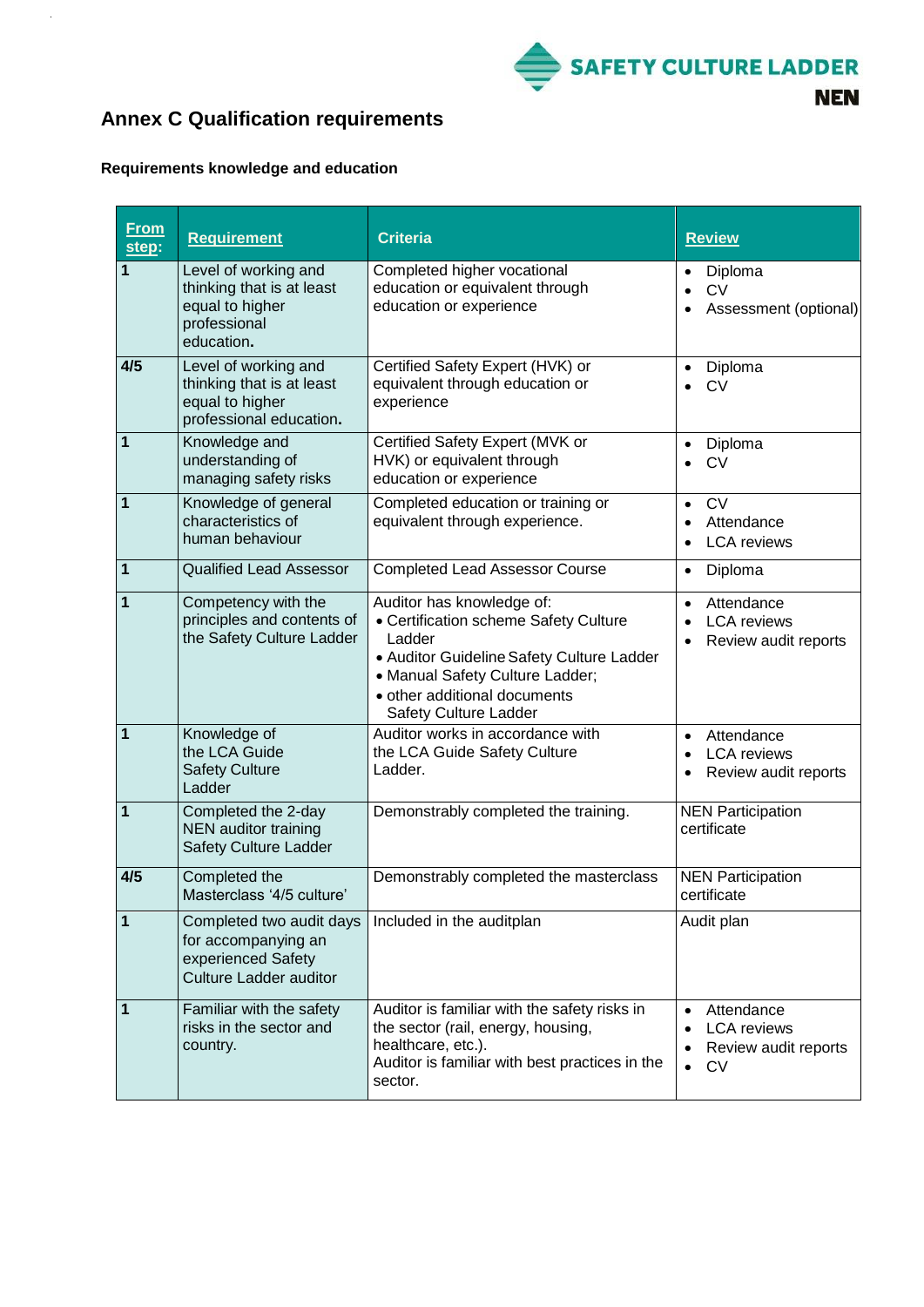

| w<br>w<br>۰.<br>۰. |
|--------------------|
|--------------------|

 $\hat{\mathcal{A}}$ 

| <b>Requirement</b>                                                                        | <b>Criteria</b>                                                                                                                                                                                                                                                                                                                                                                                                                                                           | <b>Review</b>                                                           |
|-------------------------------------------------------------------------------------------|---------------------------------------------------------------------------------------------------------------------------------------------------------------------------------------------------------------------------------------------------------------------------------------------------------------------------------------------------------------------------------------------------------------------------------------------------------------------------|-------------------------------------------------------------------------|
| Experience with management<br>system certification under<br>accreditation                 | Qualified Lead Auditor for VCA or<br>ISO 45001 (OHSAS 18001)                                                                                                                                                                                                                                                                                                                                                                                                              | $\bullet$ CV                                                            |
| Language proficiency to<br>communicate on each level of the<br>organisation of the client | • Auditor has excellent written and<br>spoken command of the primary<br>language used in the organisation<br>(also in the workplace)<br>• Auditor can have a pleasant<br>conversation (dialogue).                                                                                                                                                                                                                                                                         | $\bullet$ CV<br>• Attendance<br>• LCA reviews<br>• Review audit reports |
| Familiar with the customs and<br>habits of the country                                    | Auditor was born or raised or has at<br>least 2 years of working experience in<br>the designated country.                                                                                                                                                                                                                                                                                                                                                                 | $\bullet$ CV<br>• Attendance<br>• LCA reviews<br>• Review audit reports |
| Good reporting skills                                                                     | Auditor is able to:<br>· summarize and analyze well;<br>• clearly report the points for attention<br>and improvement;<br>• provide a substantiation of the<br>indicated score;<br>• report on the main points (focus on<br>culture);<br>• prepare a concise and well written<br>report;<br>· distinguish main and side issues and<br>identify the most important message;<br>• write actively, without using the<br>passive form;<br>• arouse the interest of the reader. | • Attendance<br>• LCA reviews<br>• Review audit reports                 |
| Convincing presentation                                                                   | Auditor can present himself well, can<br>present the results of an audit properly<br>and can motivate / explain the results.                                                                                                                                                                                                                                                                                                                                              | • Attendance<br>• LCI reviews                                           |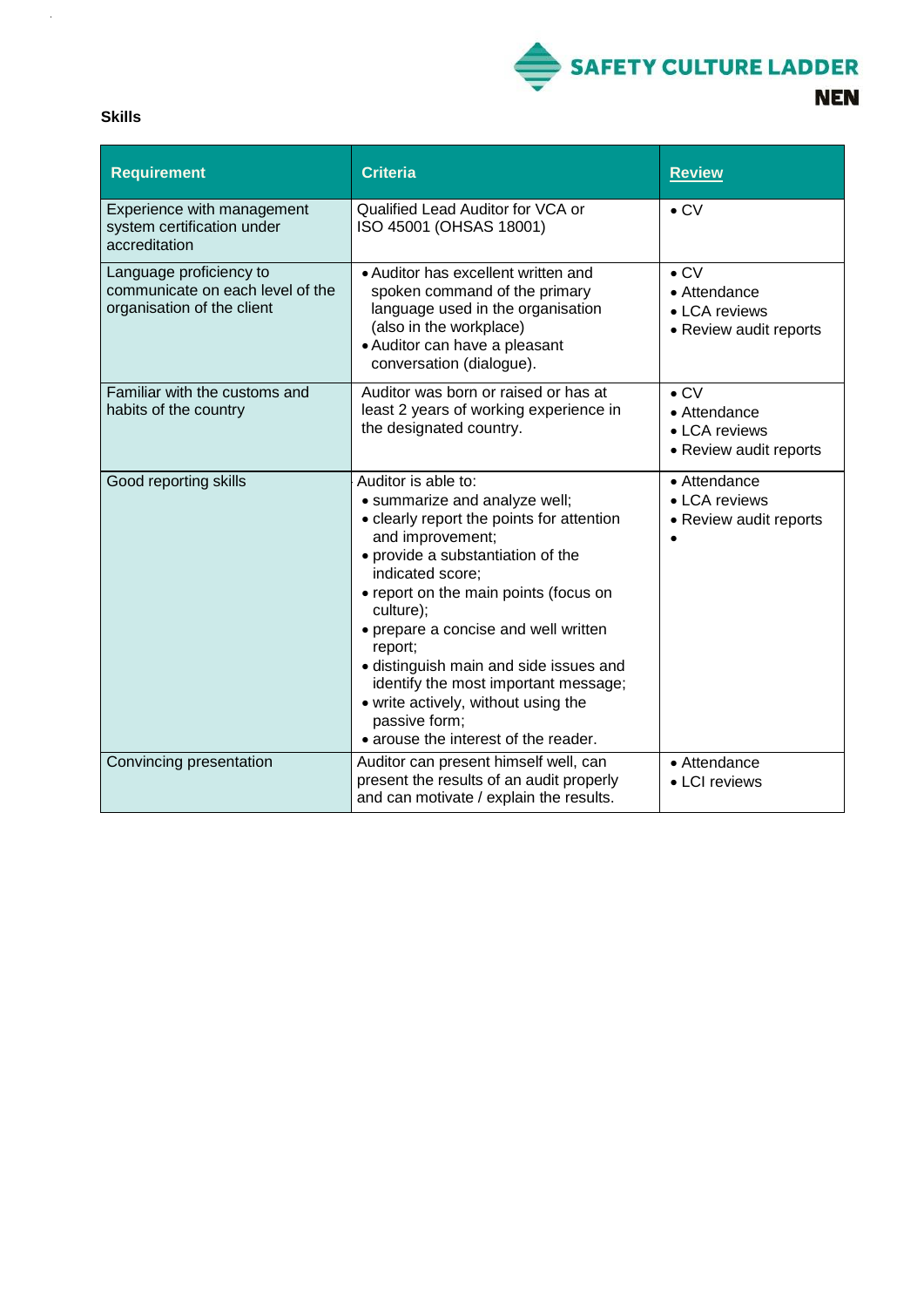

### **Soft skills**

 $\hat{\mathcal{A}}$ 

| <b>Requirement</b> | <b>Criteria</b>                                                                                                                                                                                                                                                                                                                                                                                                                                                                                                                                                                                                                                                                                                                                                                                                                                             | <b>Review</b>                                                            |
|--------------------|-------------------------------------------------------------------------------------------------------------------------------------------------------------------------------------------------------------------------------------------------------------------------------------------------------------------------------------------------------------------------------------------------------------------------------------------------------------------------------------------------------------------------------------------------------------------------------------------------------------------------------------------------------------------------------------------------------------------------------------------------------------------------------------------------------------------------------------------------------------|--------------------------------------------------------------------------|
| Interview skills   | Auditor:<br>can apply good and different<br>questioning techniques, which results in<br>the required information;<br>can listen, summarize and ask<br>questions - on 5 levels;<br>can observe well, is keen and alert;<br>$\bullet$<br>can focus on the client during the audit,<br>$\bullet$<br>let the client speak without interrupting;<br>can recognize differences in attitude<br>and behaviour;<br>can recognize the different levels of<br>attitude and behaviour;<br>can recognize nonverbal behaviour and<br>$\bullet$<br>body language;<br>is analytical and can easily switch<br>$\bullet$<br>between different tasks (responding to<br>answers, etc.);<br>can create links between interview and<br>observations:<br>is neutral, has no prejudice, cannot be<br>$\bullet$<br>influenced (by the auditee);<br>is good at asking open questions. | Attendance<br>$\bullet$<br><b>LCA</b> reviews<br>Assessment<br>$\bullet$ |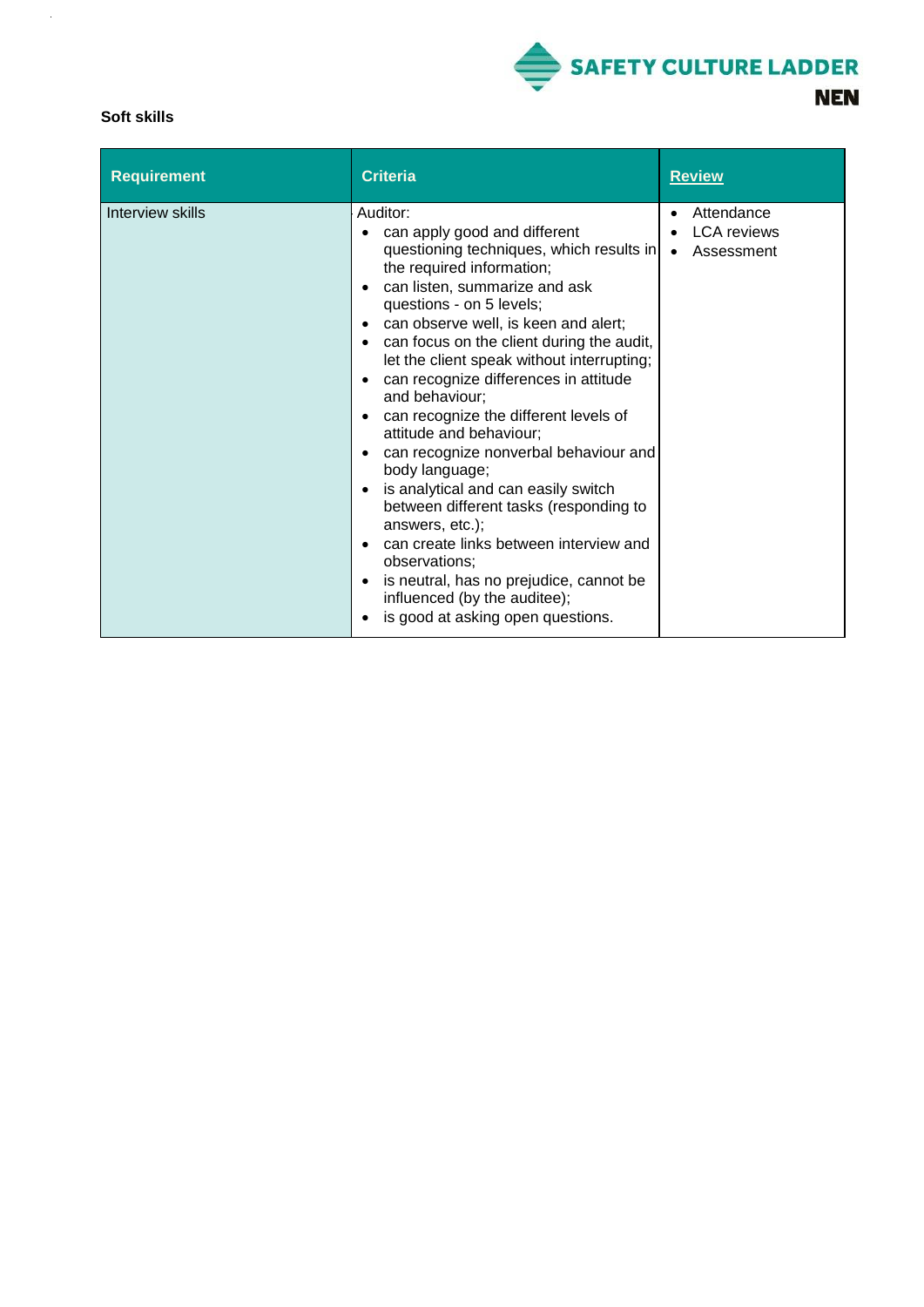

### **Personal qualities**

 $\frac{1}{2}$ 

| Requirement                             | <b>Criteria</b>                                                                                                                                                                                        | <b>Review</b>                                            |
|-----------------------------------------|--------------------------------------------------------------------------------------------------------------------------------------------------------------------------------------------------------|----------------------------------------------------------|
| Social/Communicative                    | Auditor:<br>can create an environment where the<br>auditee feels comfortable answering<br>questions;<br>can communicate pleasantly and<br>effectively.                                                 | • Attendance<br>• LCA reviews<br>• Assessment            |
| Diplomatic/Tactful                      | Auditor:<br>has tactful skills;<br>can stimulate or confront the auditee,<br>especially from step 3 where the<br>auditor has to stimulate<br>employees/management to see if<br>they react proactively. | • Attendance<br>• LCA reviews<br>• Assessment            |
| Calm, confidence building<br>appearance | Auditor:<br>is not chaotic and nervous;<br>can create an environment<br>where the auditee feels<br>comfortable;                                                                                        | • Attendance<br>• LCA reviews<br>• Assessment            |
| Attentive/Interested                    | Auditor:<br>takes the time for the auditee;<br>let the auditee speak without<br>interrupting and listens carefully.                                                                                    | • Attendance<br>• LCA reviews<br>• Assessment (optional) |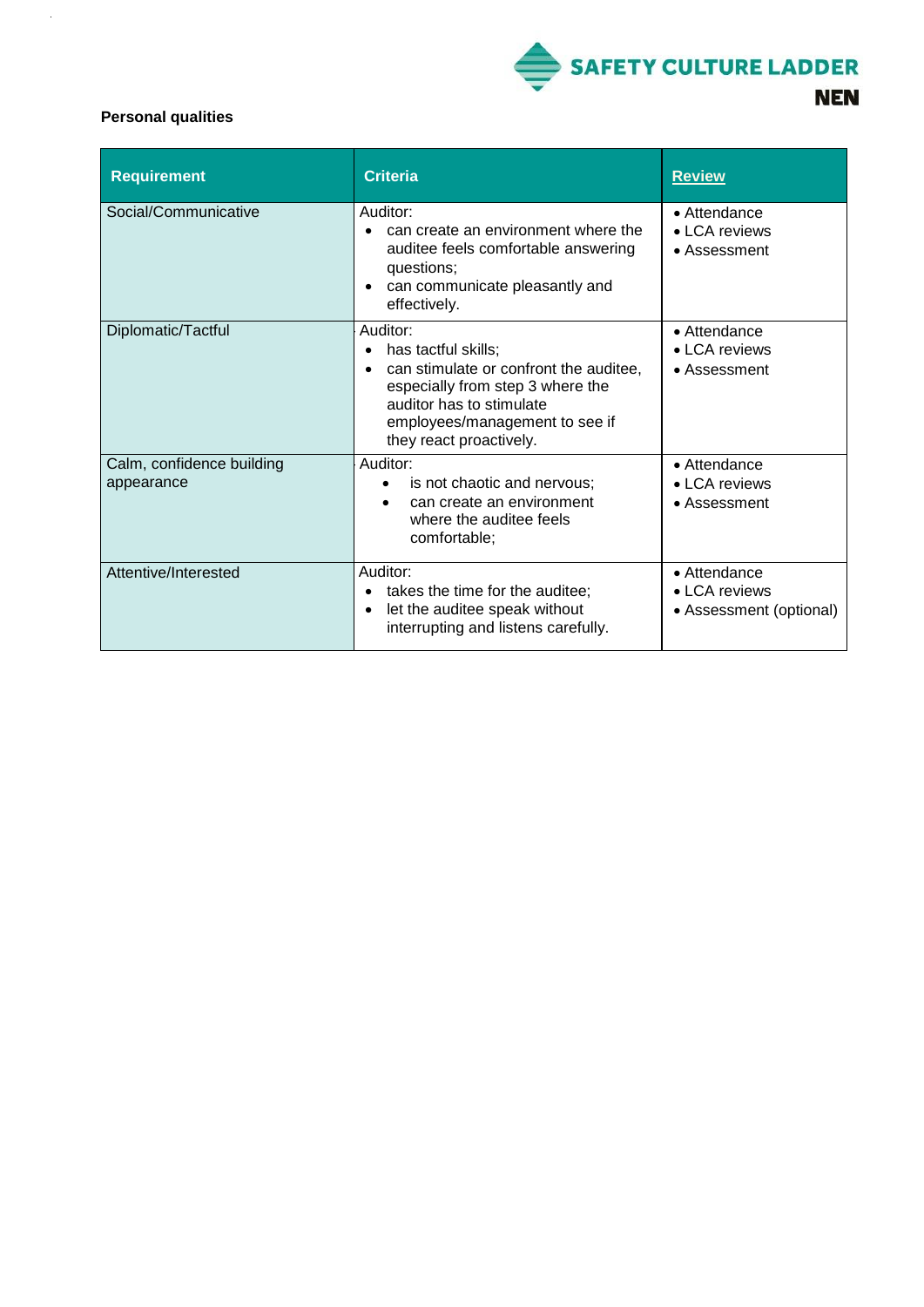### **Maintaining qualification**

| From step: | <b>Requirement:</b>                            | <b>Criteria</b>                                                                                                                                                                                                                                              | <b>Review</b>                                                         |
|------------|------------------------------------------------|--------------------------------------------------------------------------------------------------------------------------------------------------------------------------------------------------------------------------------------------------------------|-----------------------------------------------------------------------|
| 11         | Participation annual NEN<br>harmonisation day. | Mandatory presence on the<br>auditor's day.                                                                                                                                                                                                                  | NEN attendance<br>registration                                        |
| 1 t/m $3$  | Performing audits on a regular<br>basis        | • Minimum of 20 days<br>(including preparation and<br>reporting) of Safety Culture<br>Ladder audits within the past<br>year.<br>• Once every 3 years a<br>monitoring/review on site by<br>an experienced LCA auditor,<br>in accordance with ISO<br>17021     | Audit logbook<br>(dispensation from<br>market conditions<br>possible) |
| 4          | Performing audits on a very<br>regular basis   | • Minimum of 35 days within<br>two or three completed<br>audits within the past year,<br>of which at least 20 days on<br>step 3.<br>• Once every 3 years a<br>monitoring/review on site by<br>an experienced LCA auditor,<br>in accordance with ISO<br>17021 | • Audit logbook<br>• Reporting/<br>attendance by<br>team leader       |